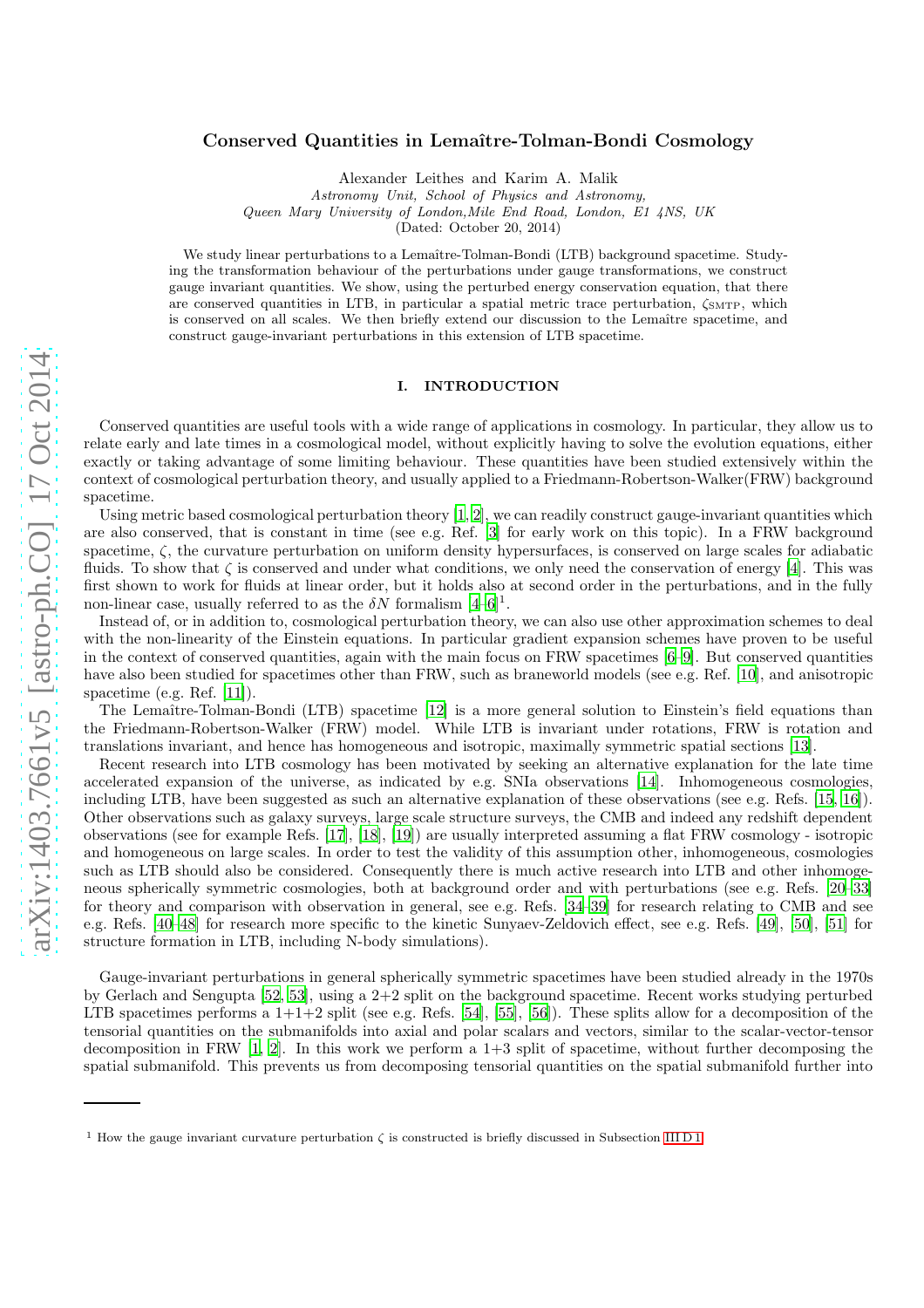2

axial and polar scalars and vectors, but provides us with much simpler expressions, well suited for the construction of conserved quantities.

We study systematically how to construct gauge-invariant quantities in perturbed LTB spacetimes. While the existence of conserved quantities in perturbed spacetimes in general is well known, in this paper a conserved gauge invariant quantity,  $\zeta_{\text{SMTP}}$  is constructed for the first time in LTB (and Lemaître) spacetimes. To this end we derive the transformation rules for matter and metric variables under small coordinate- or gauge-transformations. We use these derived gauge-invariant quantities. We also derive the perturbed energy density evolution equation, which allows us to derive a very simple evolution equation for the spatial metric perturbation on uniform density and comoving hypersurfaces,  $\zeta_{SMTP}$ . The differences between  $\zeta_{SMTP}$  and  $\zeta$  in FRW will be discussed in Subsection [III D 2.](#page-7-0) The evolution equation for  $\zeta_{\text{SMTP}}$  and the conditions under which this variable is conserved will be discussed in Subsection [III E.](#page-8-0)

The paper is structured as follows. In the next section we present the governing equations in covariant form. In Section [III](#page-2-0) we review standard Lemaître-Tolman-Bondi cosmology at the background level. We then extend the standard results by adding perturbations to the Lemaître-Tolman-Bondi background. We also look at the transformation behaviour of matter and metric variables and construct gauge invariant quantities, including a small review of the procedures applied to FRW. Finally in this section we look at the evolution of the spatial metric trace perturbation,  $\zeta_{\text{SMTP}}$ . In Section [IV](#page-9-0) we briefly extend our work to the Lemaître spacetime in order to allow non-zero background pressure. Finally in Section [V](#page-11-0) we discuss the implications of our work for studies of Lemaˆıtre-Tolman-Bondi spacetime, and the evolution of structure therein.

#### II. GOVERNING EQUATIONS

In this section we present the governing equations in covariant form, that is we do not assume a particular background spacetime, and do not split quantities into background and perturbations. However, we assume Einstein's General Relativity (here and throughout this paper). We also define some covariant quantities that will be useful in later sections.

Einstein's field equations are given by

<span id="page-1-0"></span>
$$
G_{\mu\nu} = 8\pi G T_{\mu\nu},\qquad(2.1)
$$

where  $G_{\mu\nu}$  is the Einstein tensor,  $T_{\mu\nu}$  the energy-momentum tensor, and G is Newton's constant. The energymomentum tensor for a perfect fluid is given by,

<span id="page-1-2"></span>
$$
T^{\mu\nu} = (\rho + P)u^{\mu}u^{\nu} + P g^{\mu\nu}, \qquad (2.2)
$$

where  $g^{\mu\nu}$  is the metric tensor,  $\rho$  is the energy density, P the pressure, and  $u^{\mu}$  the 4-velocity of the fluid. The metric tensor is subject to the constraint,

<span id="page-1-4"></span>
$$
g^{\mu\nu}g_{\nu\gamma} = \delta^{\mu}_{\gamma},\tag{2.3}
$$

where  $\delta_{\gamma}^{\mu}$  is the Kronecker delta. The 4-velocity is defined by,

<span id="page-1-1"></span>
$$
u^{\mu} = \frac{dx^{\mu}}{d\tau},\tag{2.4}
$$

where  $\tau$  is the proper time along the curves to which  $u^{\mu}$  is tangent, related to the line element ds by

$$
ds^2 = -d\tau^2\,. \tag{2.5}
$$

The 4-velocity is subject to the constraint,

$$
u^{\mu}u_{\mu} = -1. \tag{2.6}
$$

We get energy-momentum conservation from the Einstein equations, Eq.  $(2.1)$ , through the Bianchi identities,

<span id="page-1-3"></span>
$$
\nabla_{\mu}T^{\mu\nu} = 0. \tag{2.7}
$$

The metric tensor allows us to define a unit time-like vector field orthogonal to constant-time hypersurfaces,

$$
n_{\mu} \propto \frac{\partial t}{\partial x^{\mu}},\tag{2.8}
$$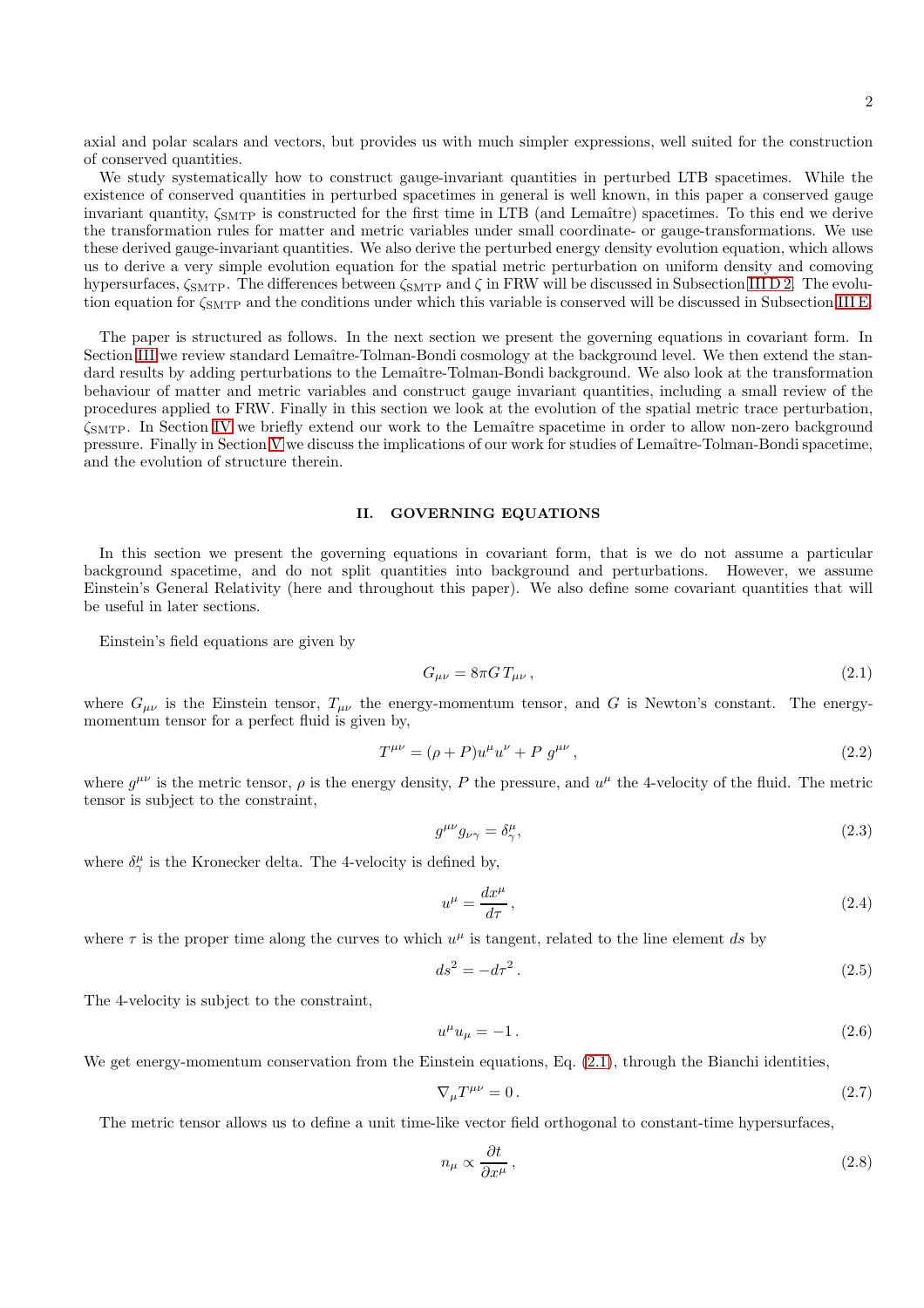subject to the constraint

$$
n^{\mu}n_{\mu} = -1. \tag{2.9}
$$

The covariant derivative of any 4-vector can be decomposed as (see for example [\[13](#page-14-9)], [\[57\]](#page-15-20)),

<span id="page-2-1"></span>
$$
\nabla_{\mu} n_{\nu} = -n_{\mu} u^{\alpha} \nabla_{\alpha} n_{\nu} + \frac{1}{3} \Theta_n \mathcal{P}_{\mu \nu} + \sigma_{\mu \nu} + \omega_{\mu \nu} , \qquad (2.10)
$$

where we use the unit normal vector,  $n^{\mu}$ , purely as an example, since Eq. [\(2.10\)](#page-2-1) is true for any 4-vector e.g the 4-velocity,  $u^{\mu}$ . Here  $\Theta_n$  is the expansion factor,  $\sigma_{\mu\nu}$  the shear tensor,  $\omega_{\mu\nu}$  the vorticity tensor, and  $\mathcal{P}_{\mu\nu}$  is the spatial projection tensor.

The expansion factor defined with respect to the unit normal vector is,

<span id="page-2-3"></span>
$$
\Theta_n = \nabla_\mu n^\mu \,,\tag{2.11}
$$

the shear,  $\sigma_{\mu\nu}$ , is given by,

$$
\sigma_{\mu\nu} = \frac{1}{2} \mathcal{P}_{\mu}^{\alpha} \mathcal{P}_{\nu}^{\beta} \left( \nabla_{\beta} n_{\alpha} + \nabla_{\alpha} n_{\beta} \right) - \frac{1}{3} \Theta_n \mathcal{P}_{\mu\nu} , \qquad (2.12)
$$

where the spatial projection tensor is defined as

$$
\mathcal{P}_{\mu\nu} = g_{\mu\nu} + n_{\mu} n_{\nu} \,. \tag{2.13}
$$

# <span id="page-2-0"></span>III. LEMAˆITRE-TOLMAN-BONDI SPACETIME

In this section we first briefly review standard Lemaître-Tolman-Bondi (LTB) cosmology at the background level. We then extend the standard results by adding perturbations to the LTB background. In order to remove any unwanted gauge modes, we study the transformation behaviour of the perturbations, which then allows us to construct gaugeinvariant quantities, in particular the equivalent to the curvature perturbation. We show under which conditions this curvature perturbation is conserved.

Throughout this section we assume zero pressure in the background spacetime (see Section [IV](#page-9-0) for the addition of non-zero background pressure). We do however allow for a pressure perturbation in the later subsections.

## A. Background

The LTB metric can be written in various forms [\[12](#page-14-8)], [\[58\]](#page-15-21), [\[54](#page-15-17)]. Here we shall use the following form of the metric [\[12\]](#page-14-8), [\[13](#page-14-9)],

<span id="page-2-2"></span>
$$
ds^{2} = -dt^{2} + X^{2}(r, t)dr^{2} + Y^{2}(r, t) \left(d\theta^{2} + \sin^{2}\theta d\phi^{2}\right),
$$
\n(3.1)

where  $X$  and  $Y$  are scale factors dependent upon both the radial spatial and time co-ordinates and are not independent, and the indices 0, 1, 2, 3 are  $t, r, \theta, \phi$  respectively. The scale factors are related by,

$$
X = \frac{1}{W(r)} \frac{\partial Y}{\partial r},\tag{3.2}
$$

where  $W(r)$  is an arbitrary function of r, following Bondi [\[12\]](#page-14-8), arising from the Einstein field equations.

The 4-velocity in the background is given from its definition, Eq. [\(2.4\)](#page-1-1), as

$$
u^{\mu} = [1, 0, 0, 0], \tag{3.3}
$$

since we assume we are comoving with respect to the background coordinates and hence,  $dr = d\theta = d\phi = 0$ , and therefore  $d\tau^2 = dt^2$  (that is in the local rest frame).

From the definition of the energy-momentum tensor, Eq. [\(2.2\)](#page-1-2), we immediately find that in the absence of pressure the only non-zero component is,  $T^{00} = \rho$ . For later convenience we define Hubble parameter equivalents for our two scale factors such that,

$$
H_X = \frac{\dot{X}}{X}, \qquad H_Y = \frac{\dot{Y}}{Y}.
$$
\n(3.4)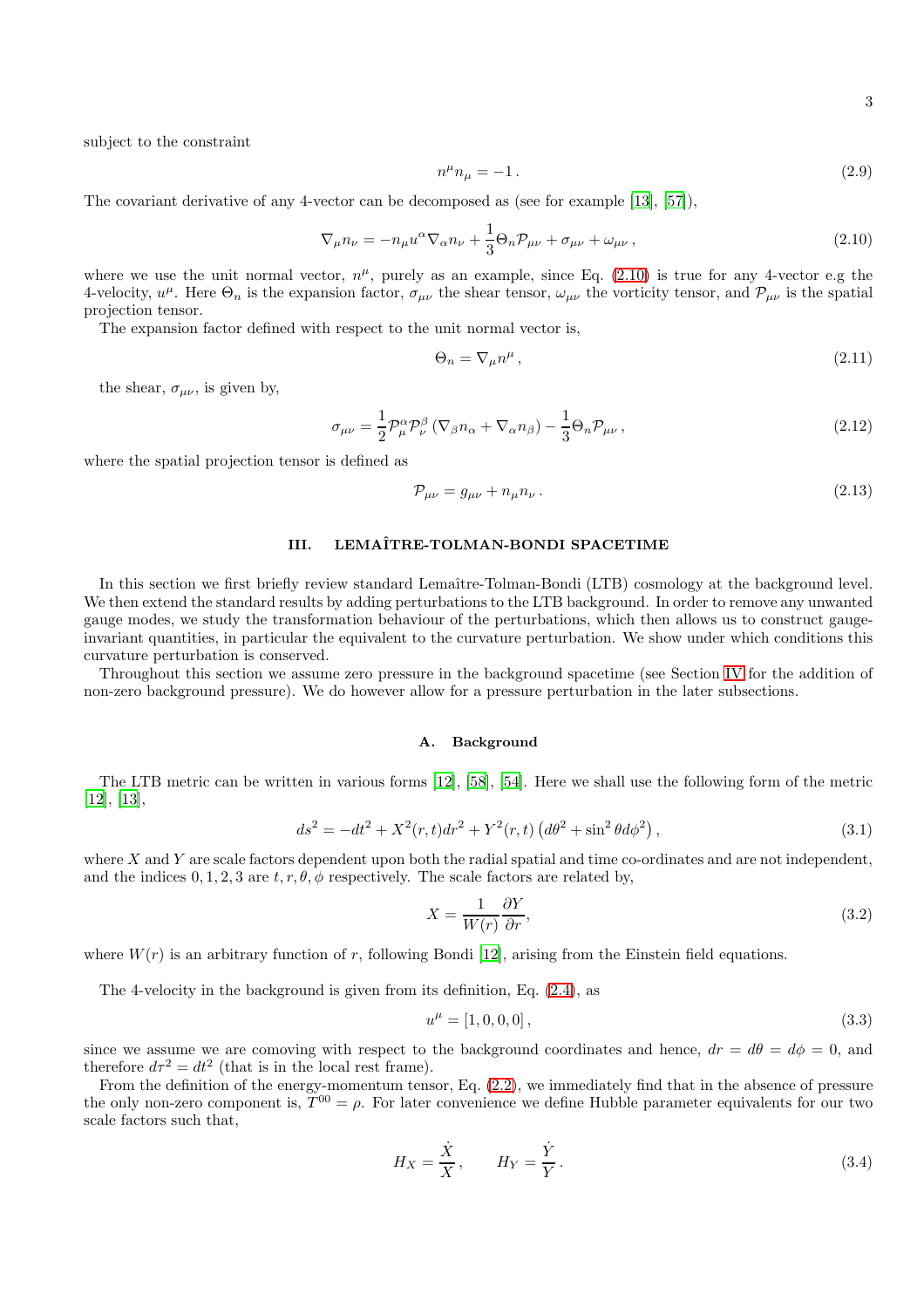where the "dot" denotes the derivative with respect to coordinate time  $t$ .

The Einstein equations are, from Eq.  $(2.1)$ , for the  $0 - 0$  component,

$$
\frac{1}{Y^2} + H_Y^2 + 2\frac{X'Y'}{X^3Y} + 2H_XH_Y - \left(\frac{Y'}{XY}\right)^2 - 2\frac{Y''}{X^2Y} = 8\pi G\rho\,,\tag{3.5}
$$

where a prime denotes a derivative with respect to the radial coordinate r. For the  $0 - r$  component we find,

$$
\frac{2}{Y}\left(Y'H_X-\dot{Y}'\right)=0\,,\tag{3.6}
$$

for the  $r - r$  component,

$$
\left(\frac{Y'}{XY}\right)^2 - \frac{1}{Y^2} - H_Y^2 - 2\frac{\ddot{Y}}{Y} = 0,
$$
\n(3.7)

and for  $\theta - \theta$  and  $\phi - \phi$  components we get,

$$
\frac{Y''}{X^2Y} - \frac{X'Y'}{YX^2} - \frac{\ddot{Y}}{Y} - H_XH_Y - \frac{\ddot{X}}{X} = 0.
$$
\n(3.8)

The other components are identically zero. The energy conservation equation, obtained from Eq. [\(2.7\)](#page-1-3), is

<span id="page-3-2"></span>
$$
\dot{\rho} + \rho (H_X + 2H_Y) = 0.
$$
\n(3.9)

## B. Perturbations

In this section we add perturbations to the LTB background. Unlike recent works studying perturbed LTB models, e.g. Refs. [\[54\]](#page-15-17), we do not decompose the perturbations into polar and axial scalars and vectors, and multi-poles, which considerably simplifies our governing equations.

We split quantities into a t and r dependent background part, and a perturbation depending on all four coordinates. For example we decompose the energy density  $\rho$  as follows,

<span id="page-3-0"></span>
$$
\rho = \bar{\rho}(t, r) + \delta \rho(x^{\mu}), \qquad (3.10)
$$

where here and in the following a "bar" denotes a background quantity, if there is a possibility for confusion.

We perturb the metric in a similar way as in the flat FRW case, the LTB metric being very similar to flat FRW in spherical polar coordinates, save for the two scale factors and the factor of  $r$  being absorbed into  $Y$ .

Hence we split the metric tensor as

$$
g_{\mu\nu} = \bar{g}_{\mu\nu} + \delta g_{\mu\nu},\tag{3.11}
$$

where  $\bar{g}_{\mu\nu}$  is given by Eq. [\(3.1\)](#page-2-2). For the perturbed part of the metric,  $\delta g_{\mu\nu}$ , we make the ansatz,

<span id="page-3-3"></span>
$$
\delta g_{\mu\nu} = \begin{pmatrix}\n-2\Phi & XB_r & YB_\theta & Y\sin\theta B_\phi \\
XB_r & 2X^2C_{rr} & XYC_{r\theta} & XY\sin\theta C_{r\phi} \\
YB_\theta & XYC_{r\theta} & 2Y^2C_{\theta\theta} & Y^2\sin\theta C_{\theta\phi} \\
Y\sin\theta B_\phi & XY\sin\theta C_{r\phi} & Y^2\sin\theta C_{\theta\phi} & 2Y^2\sin^2\theta C_{\phi\phi}\n\end{pmatrix}.
$$
\n(3.12)

Here  $\Phi$  is the lapse function, and  $B_n$ , where  $n = r, \theta, \phi$ , are the shift functions for each spatial coordinate. Similarly,  $C_{nm}$ , where  $n, m = r, \theta, \phi$ , are the spatial metric perturbations. As already pointed out, we do not decompose  $B_n$ and  $C_{nm}$  further into scalar and vector perturbations (see however Ref. [\[54\]](#page-15-17)).

Using the perturbed metric we can construct the perturbed 4-velocities using the definition, Eq. [\(2.4\)](#page-1-1). Proper time is to linear order in the perturbations given by,

$$
d\tau = (1 + \Phi)dt, \tag{3.13}
$$

and defining the 3-velocity as  $v^i = \frac{dx^i}{dt}$ , from Eq. [\(2.4\)](#page-1-1) we get the contravariant 4-velocity vector,

<span id="page-3-1"></span>
$$
u^{\mu} = [(1 - \Phi), v^r, v^{\theta}, v^{\phi}]. \tag{3.14}
$$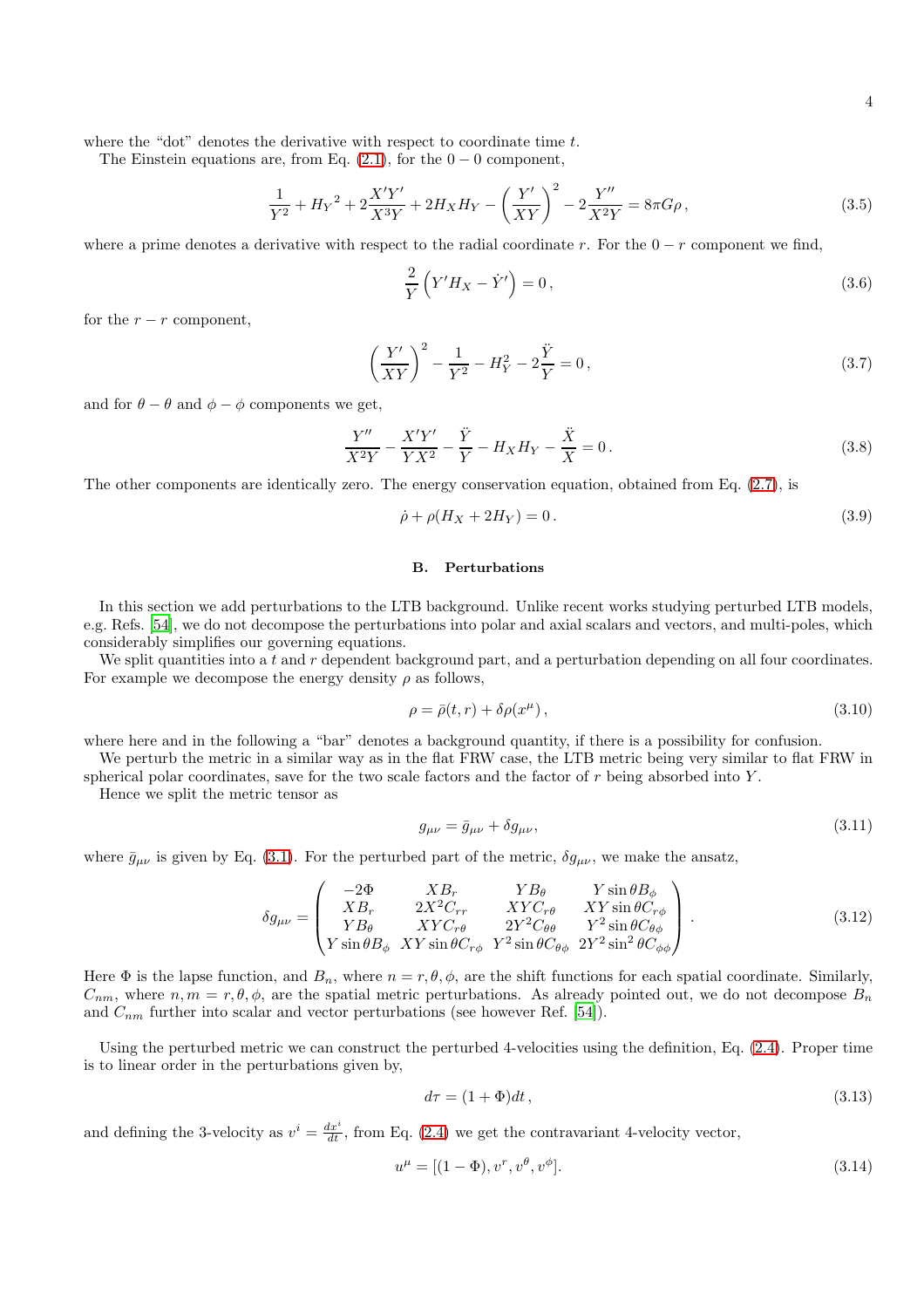By lowering the index using the perturbed metric we obtain the covariant form,

$$
u_{\mu} = \left[ -(1+\Phi), X\left(B_r + Xv^r\right), Y\left(B_{\theta} + Yv^{\theta}\right), Y\sin(\theta)\left(B_{\phi} + Y\sin(\theta)v^{\phi}\right) \right].
$$
\n(3.15)

Conservation of the energy-momentum tensor, Eq. [\(2.7\)](#page-1-3), allows us together with its definition, Eq. [\(2.2\)](#page-1-2), to derive the perturbed energy conservation equation,

<span id="page-4-5"></span>
$$
\delta \dot{\rho} + (\delta \rho + \delta P) (H_X + 2H_Y) + \bar{\rho}' v^r + \bar{\rho} \left( \dot{C}_{rr} + \dot{C}_{\theta\theta} + \dot{C}_{\phi\phi} + v^{r'} + \partial_{\theta} v^{\theta} + \partial_{\phi} v^{\phi} + \left[ \frac{X'}{X} + 2\frac{Y'}{Y} \right] v^r + \cot \theta v^{\theta} \right) = 0,
$$
\n(3.16)

where we used Eq. [\(3.10\)](#page-3-0), and the LTB background requires  $\bar{P}=0$ . The perturbed momentum conservation equations are

$$
\dot{\bar{\rho}}v^r + \bar{\rho}(\dot{v}^r + \frac{\dot{B}_r}{X} + \frac{B_r}{X}H_X + (3H_X + 2H_Y)v^r) + \frac{1}{X^2}\delta P' = 0,
$$
\n(3.17)

$$
\dot{\bar{\rho}}v^{\theta} + \bar{\rho}(\dot{v}^{\theta} + \frac{\dot{B}_{\theta}}{Y} + \frac{B_{\theta}}{Y}H_Y + (H_X + 4H_Y)v^{\theta}) + \frac{1}{Y^2}\partial_{\theta}\delta P = 0, \qquad (3.18)
$$

$$
\dot{\bar{\rho}}v^{\phi} + \bar{\rho}\left(\dot{v}^{\phi} + \frac{\dot{B}_{\phi}}{Y\sin\theta} + \frac{B_{\phi}H_Y}{Y\sin\theta} + (H_X + 4H_Y)v^{\phi}\right) + \frac{1}{Y^2\sin^2\theta}\partial_{\phi}\delta P = 0,
$$
\n(3.19)

which we do not use in this work.

### C. Gauge Transformation

In order to construct gauge-invariant perturbations, we have to study the transformation behaviour of our matter and metric variables. Here and in the following, we use the Bardeen approach to cosmological perturbation theory [\[1,](#page-14-0) [2](#page-14-1)]. For a general discussion and references to primary literature, we refer the reader to Ref. [\[59](#page-15-22)] and references therein.

Using the active point of view, linear order perturbations of a tensorial quantity  $T$  transform as

<span id="page-4-0"></span>
$$
\delta \tilde{\mathbf{T}} = \delta \mathbf{T} + \mathcal{L}_{\delta x^{\mu}} \bar{\mathbf{T}},\tag{3.20}
$$

where the tilde denotes quantities evaluated in the "new" coordinate system. The old and the new coordinate systems are related by

<span id="page-4-2"></span>
$$
\tilde{x}^{\mu} = x^{\mu} + \delta x^{\mu},\tag{3.21}
$$

where  $\delta x^{\mu} = [\delta t, \delta x^{i}]$  is the gauge generator. The Lie derivative is denoted by  $\mathcal{L}_{\delta x^{\mu}}$ .

### 1. Metric and Matter Quantities

From Eq. [\(3.20\)](#page-4-0) and Eq. [\(3.10\)](#page-3-0) we find that the density perturbation transforms simply as,

<span id="page-4-3"></span>
$$
\delta \tilde{\rho} = \delta \rho + \dot{\bar{\rho}} \delta t + \bar{\rho}' \delta r \,, \tag{3.22}
$$

since the background energy density depends on  $t$  and  $r$ . The perturbed spatial part of the 4-velocities, defined in Eq.  $(3.14)$  transform as,

<span id="page-4-4"></span>
$$
\tilde{v}^i = v^i - \delta x^i, \tag{3.23}
$$

where  $i = r, \theta, \phi$ .

The perturbed metric transforms, using Eq. [\(3.20\)](#page-4-0), as

<span id="page-4-1"></span>
$$
\delta \tilde{g}_{\mu\nu} = \delta g_{\mu\nu} + \delta x^{\gamma} \partial_{\gamma} \bar{g}_{\mu\nu} + \bar{g}_{\gamma\nu} \partial_{\mu} \delta x^{\gamma} + \bar{g}_{\mu\gamma} \partial_{\nu} \delta x^{\gamma}.
$$
\n(3.24)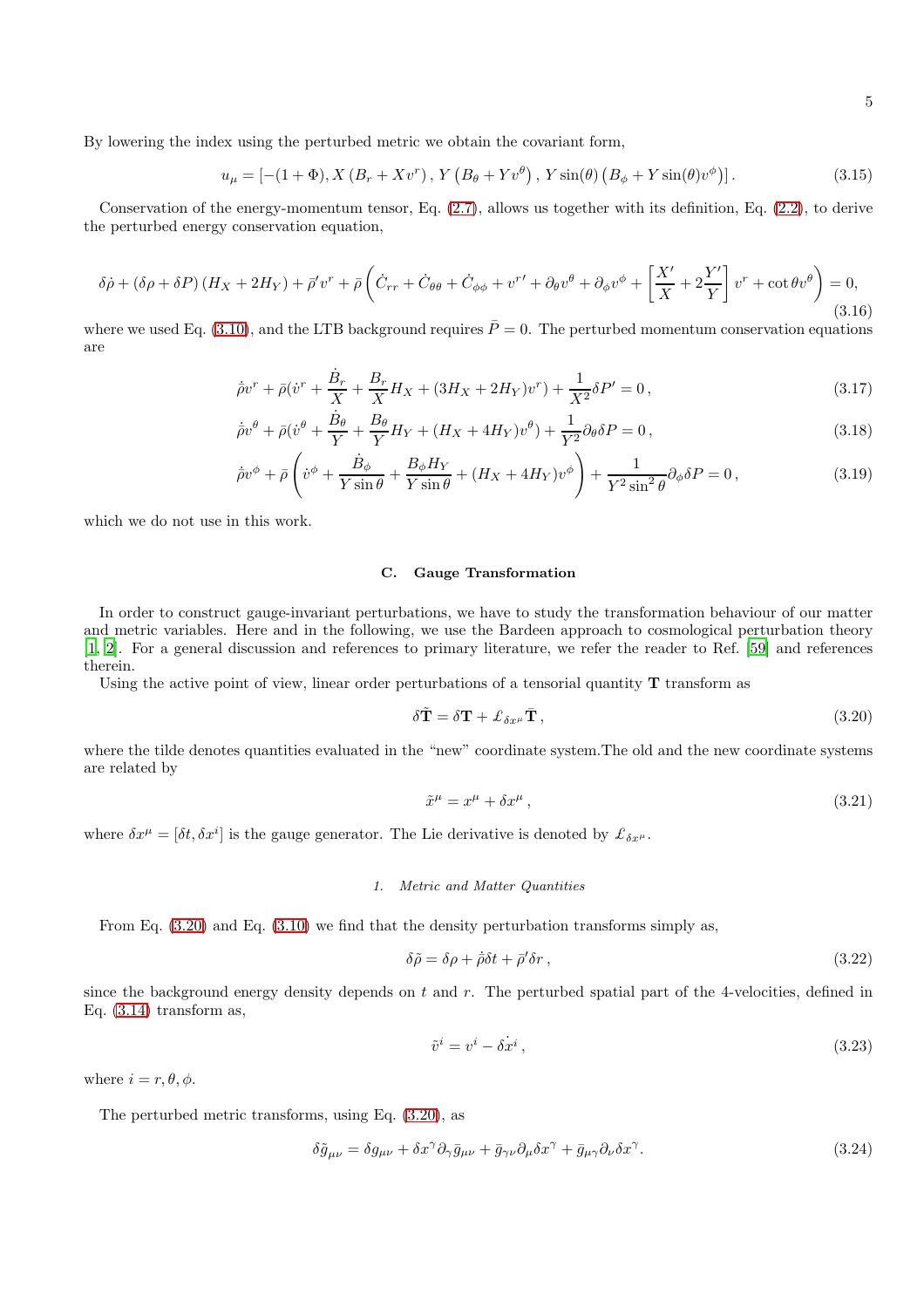From the  $0 - 0$  component of Eq. [\(3.24\)](#page-4-1) we find that the lapse function transforms as

$$
\tilde{\Phi} = \Phi - \delta \dot{t} \,. \tag{3.25}
$$

For the perturbations on the spatial trace part of the metric we find for the  $r$  coordinate from Eq.  $(3.24)$ ,

<span id="page-5-2"></span>
$$
\tilde{C}_{rr} = C_{rr} + \delta t \frac{\dot{X}}{X} + \delta r \frac{X'}{X} + \delta r',
$$
\n(3.26)

for the  $\theta$  coordinate.

$$
\tilde{C}_{\theta\theta} = C_{\theta\theta} + \delta t \frac{\dot{Y}}{Y} + \delta r \frac{Y'}{Y} + \partial_{\theta} \delta \theta, \qquad (3.27)
$$

and for the  $\phi$  coordinate,

<span id="page-5-3"></span>
$$
\tilde{C}_{\phi\phi} = C_{\phi\phi} + \delta t \frac{\dot{Y}}{Y} + \delta r \frac{Y'}{Y} + \delta \theta \cot \theta + \partial_{\phi} \delta \phi.
$$
\n(3.28)

For later convenience we define a spatial metric perturbation,  $\psi$ , as,

<span id="page-5-5"></span>
$$
3\psi = \frac{1}{2}\delta g_k^k = C_{rr} + C_{\theta\theta} + C_{\phi\phi} \,, \tag{3.29}
$$

that is the trace of the spatial metric, in analogy with the curvature perturbation  $\psi_{FRW}$  in perturbed FRW spacetimes (see Section [III D 1](#page-6-0) below). The relation between  $\psi$  here and the curvature perturbation in perturbed FRW can be most easily seen from the perturbed expansion scalar, given in Eq. [\(3.37\)](#page-5-0) below, which is very similar to its FRW counterpart (see e.g. Ref. [\[59\]](#page-15-22), Eq. (3.19)). The relation is not obvious from calculating the spatial Ricci scalar for the perturbed LTB spacetime, as can be seen from Eq. [\(A10\)](#page-12-0), given in the appendix.

From the above  $\psi$  transforms as

<span id="page-5-1"></span>
$$
3\tilde{\psi} = 3\psi + \left[\frac{\dot{X}}{X} + 2\frac{\dot{Y}}{Y}\right]\delta t + \left[\frac{X'}{X} + 2\frac{Y'}{Y}\right]\delta r + \partial_i\delta x^i + \delta\theta\cot\theta, \tag{3.30}
$$

where  $i = r, \theta, \phi$ . In addition, from Eq. [\(3.24\)](#page-4-1) the off diagonal spatial metric perturbations transform as,

<span id="page-5-4"></span>
$$
\tilde{C}_{r\theta} = C_{r\theta} + \frac{Y}{X}\delta\theta' + \frac{X}{Y}\partial_{\theta}\delta r, \qquad (3.31)
$$

$$
\tilde{C}_{r\phi} = C_{r\phi} + \frac{Y\sin\theta}{X}\delta\phi' + \frac{X}{Y\sin\theta}\partial_{\phi}\delta r, \qquad (3.32)
$$

$$
\tilde{C}_{\theta\phi} = C_{\theta\phi} + \frac{\sin\theta}{X} \partial_{\theta}\delta\phi + \frac{1}{\sin\theta} \partial_{\phi}\delta\theta.
$$
\n(3.33)

The mixed temporal-spatial perturbations of the metric, that is the shift vector, from Eq. [\(3.24\)](#page-4-1) transform as

$$
\tilde{B}_r = B_r + X\dot{\delta r} - \frac{\delta t'}{X},\tag{3.34}
$$

$$
\tilde{B}_{\theta} = B_{\theta} + Y \dot{\delta \theta} - \frac{\partial_{\theta} \delta t}{Y}, \qquad (3.35)
$$

$$
\tilde{B}_{\phi} = B_{\phi} + Y(\sin \theta)\dot{\delta\phi} - \frac{\partial_{\phi}\delta t}{Y(\sin \theta)}.
$$
\n(3.36)

### 2. Geometric Quantities

The expansion scalar, defined in Eq.  $(2.11)$  with  $u^{\mu}$  in place of  $n^{\mu}$ , calculated from the 4-velocity, given in Eq.  $(3.14)$ , is,

<span id="page-5-0"></span>
$$
\Theta = (H_X + 2H_Y) + 3\dot{\psi} + \partial_i v^i - (H_X + 2H_Y)\Phi + \left(\frac{X'}{X} + 2\frac{Y'}{Y}\right)v^r + (\cot\theta)v^\theta,
$$
\n(3.37)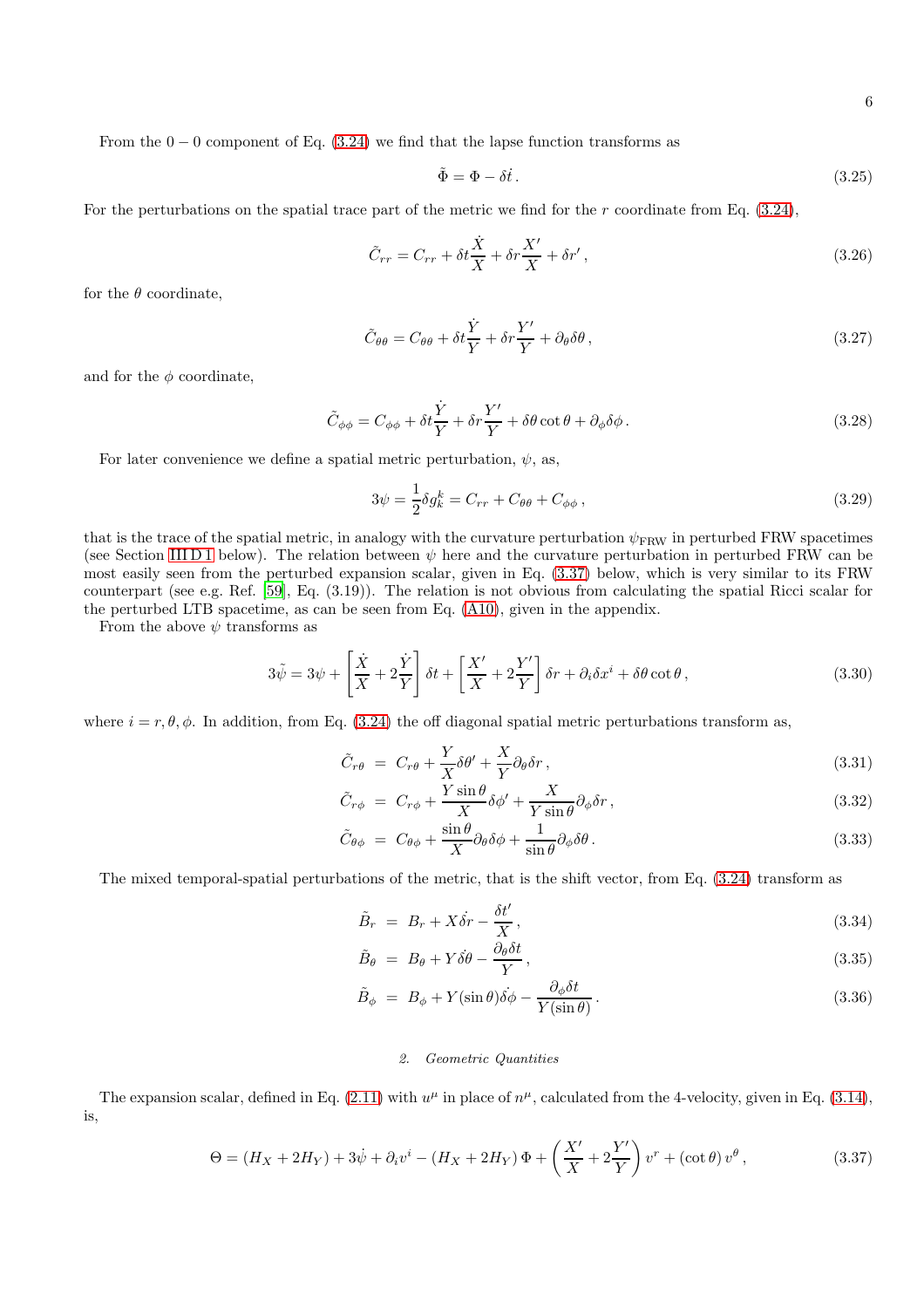where  $i = r, \theta, \phi$ . Alternatively, the expansion factor defined with respect to the unit normal vector field defined in Eq.  $(2.11)$ , is given by,

$$
\Theta_n = (H_X + 2H_Y) + 3\dot{\psi} - (H_X + 2H_Y)\Phi - \frac{B'_r}{X} - \frac{\partial_\theta B_\theta}{Y} - \frac{\partial_\phi B_\phi}{Y \sin \theta} - \frac{2B_r Y'}{XY} - \frac{B_\theta \cot \theta}{Y}.
$$
 (3.38)

In order to have the possibility to define later hypersurfaces of uniform expansion, on which the perturbed expansion is zero, we have to find the transformation behaviour of the expansion scalar. We find, that e.g.  $\Theta_n$  transforms as,

$$
\tilde{\Theta}_n = \Theta_n + \left[ \dot{H}_X + 2\dot{H}_Y \right] \delta t + \left[ H_X + 2H_Y \right] \dot{\delta} t + \left( \frac{\dot{X}'}{X} - \frac{\dot{X}X'}{X^2} + 2\frac{\dot{Y}'}{Y} - 2\frac{\dot{Y}Y'}{Y^2} \right) \delta r
$$
\n
$$
+ \left[ \frac{1}{X^2} \partial_{rr} + \frac{1}{Y^2} \partial_{\theta\theta} + \frac{1}{Y^2 \sin^2 \theta} \partial_{\phi\phi} \right] \delta t + \frac{2Y'}{YX^2} \delta t' + \frac{\cot \theta}{Y^2} \partial_{\theta} \delta t.
$$
\n(3.39)

We immediately see that the transformation behaviour of  $\Theta_n$  is rather complicated, and we therefore do not use it to specify a gauge.

### D. Gauge invariant quantities

We can now use the results from the previous section, to construct gauge-invariant quantities. Luckily, we can use the results derived for the FRW background spacetime as guidance. We follow in particular Ref. [\[4\]](#page-14-3), which showed that the evolution equation for the curvature perturbation on uniform density hypersurfaces can be derived solely from the energy conservation equations (on large scales).

### <span id="page-6-0"></span>1. FRW spacetime

We will first consider the construction of gauge-invariant quantities in perturbed FRW spacetime, which is the homogeneous limit of LTB. The perturbed FRW metric is [\[60\]](#page-15-23)

<span id="page-6-3"></span>
$$
ds^{2} = -(1+2\phi)dt^{2} + 2aB_{,i}dtdx^{i} + a^{2}[(1-2\psi_{FRW})\delta_{ij} + 2E_{,ij}]dx^{i}dx^{j},
$$
\n(3.40)

where we have performed a scalar-vector-tensor decomposition, and kept only the scalar part. Eq. [\(3.20\)](#page-4-0) and Eq. [\(3.21\)](#page-4-2) then give [\[59\]](#page-15-22)

<span id="page-6-1"></span>
$$
\widetilde{\psi_{\text{FRW}}} = \psi_{\text{FRW}} + \frac{\dot{a}}{a} \delta t, \qquad (3.41)
$$

$$
\widetilde{\delta \rho_{\text{FRW}}} = \delta \rho_{\text{FRW}} + \dot{\rho} \delta t, \qquad (3.42)
$$

$$
\tilde{E} = E + \delta x. \tag{3.43}
$$

where  $a = a(t)$  is the scale factor and  $\bar{\rho} = \bar{\rho}(t)$  is the background energy density. We can now choose a gauge condition, to get rid of the gauge artefacts, here  $\delta t$ . To this end, the uniform density gauge can then be specified by the choice  $\delta \rho_{\rm FRW} \equiv 0$ , which implies

<span id="page-6-2"></span>
$$
\delta t = -\frac{\delta \rho_{\text{FRW}}}{\dot{\rho}} \,. \tag{3.44}
$$

Combining Eq. [\(3.41\)](#page-6-1) and Eq. [\(3.44\)](#page-6-2), we are then led to define

$$
-\zeta \equiv \psi_{\text{FRW}} + \frac{\dot{a}/a}{\dot{\rho}} \delta \rho_{\text{FRW}} , \qquad (3.45)
$$

which is gauge-invariant under Eq.  $(3.20)$ , as can be seen by direct calculation.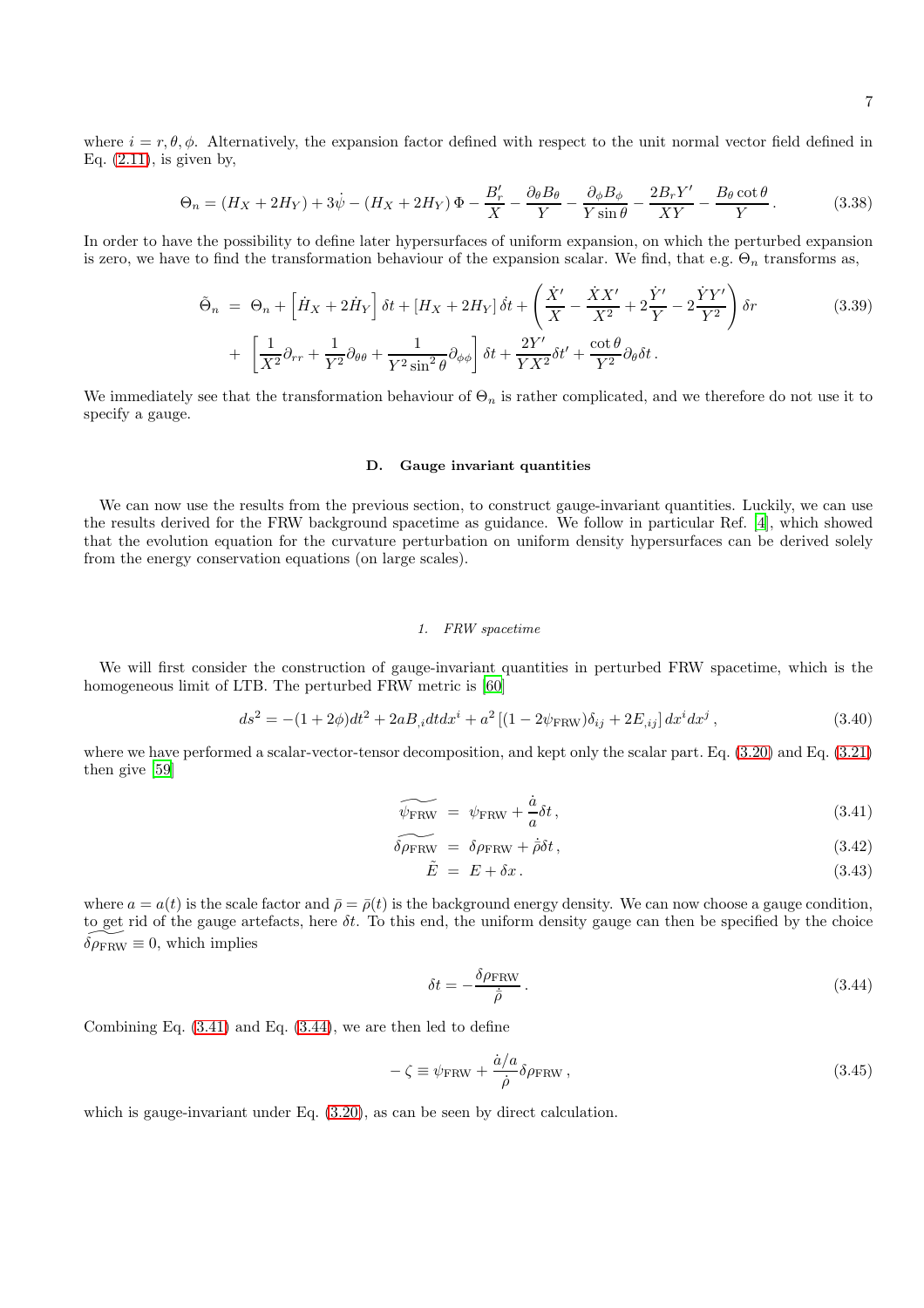#### <span id="page-7-0"></span>2. LTB spacetime

We can now proceed to construct gauge-invariant quantities in the perturbed LTB model, taking the FRW case as guidance. From the transformation equation of the perturbed spatial metric trace,  $\psi$ , we see that here we have to substitute for  $\delta t$  and  $\delta x^i$ , that is we have to choose temporal and spatial hypersurfaces.

From the density perturbation transformation, Eq. [\(3.22\)](#page-4-3), choosing uniform density hypersurfaces,  $\delta \tilde{\rho} = 0$ , to fix the temporal gauge, we get

$$
\delta t \Big|_{\delta \tilde{\rho}=0} = -\frac{1}{\dot{\rho}} \left[ \delta \rho + \bar{\rho}' \delta r \right]. \tag{3.46}
$$

Substituting this into Eq. [\(3.30\)](#page-5-1), the transformation of the metric trace, we get

<span id="page-7-1"></span>
$$
-\zeta_{\text{SMTP}} = \psi - \frac{1}{3} \left[ \frac{\dot{X}}{X} + 2\frac{\dot{Y}}{Y} \right] \left( \frac{\delta \rho + \bar{\rho}' \delta r}{\dot{\rho}} \right) + \frac{1}{3} \left\{ \left[ \frac{X'}{X} + 2\frac{Y'}{Y} \right] \delta r + \partial_i \delta x^i + \delta \theta \cot \theta \right\},\tag{3.47}
$$

where we chose the sign convention and notation to coincide with the FRW case. We can now choose comoving hypersurfaces to fix the remaining spatial gauge freedom. This gives for the spatial gauge generators from the transformation of the 3-velocity perturbation, Eq. [\(3.23\)](#page-4-4),

<span id="page-7-3"></span>
$$
\delta x^i = \int v^i dt \,. \tag{3.48}
$$

Substituting the above equations into Eq. [\(3.47\)](#page-7-1) we finally get the gauge-invariant spatial metric trace perturbation on comoving, uniform density hypersurfaces,

<span id="page-7-2"></span>
$$
-\zeta_{\text{SMTP}} = \psi + \frac{\delta \rho}{3\bar{\rho}} + \frac{1}{3} \left\{ \left( \frac{X'}{X} + 2\frac{Y'}{Y} + \frac{\bar{\rho}'}{\bar{\rho}} \right) \int v^r dt + \partial_r \int v^r dt + \partial_\theta \int v^\theta dt + \partial_\phi \int v^\phi dt + \cot \theta \int v^\theta dt \right\}, \quad (3.49)
$$

i.e.  $\zeta_{\text{SMTP}} = -\frac{1}{6} \delta g_k^{\overline{k}}|_{\widetilde{\delta\rho}=0, v=0}$ . We can check by direct calculation, i.e. by substituting Eq. [\(3.30\)](#page-5-1), Eq. [\(3.22\)](#page-4-3), and Eq.  $(3.23)$  into Eq.  $(3.49)$ , that  $\zeta_{\text{SMTP}}$  is gauge invariant.

Instead of using  $\delta \rho$  to specify our temporal gauge, we can just as easily use the spatial metric trace perturbation, that is define hypersurfaces where  $\psi \equiv 0$ . This gives for  $\delta t$ 

$$
\delta t = -\frac{1}{H_X + 2H_Y} \left[ 3\psi + \left( \frac{X'}{X} + 2\frac{Y'}{Y} \right) \delta r + \partial_i \delta x^i + \delta \theta \cot \theta \right]. \tag{3.50}
$$

This allows us to construct another gauge invariant quantity, the density perturbation on uniform spatial metric trace perturbation hypersurfaces, using Eq. [\(3.22\)](#page-4-3), as

<span id="page-7-4"></span>
$$
\delta\tilde{\rho}\Big|_{\psi=0} = \delta\rho + \bar{\rho}\left\{3\psi + \left(\frac{X'}{X} + 2\frac{Y'}{Y} + \frac{\bar{\rho}'}{\bar{\rho}}\right)\int v^r dt + \partial_r \int v^r dt + \partial_\theta \int v^\theta dt + \partial_\phi \int v^\phi dt + \cot\theta \int v^\theta dt\right\},\tag{3.51}
$$

where the spatial gauge generators were eliminated by selecting the comoving gauge Eq.  $(3.48)$  again. The density perturbation defined in Eq. [\(3.51\)](#page-7-4) can be written in terms of  $\zeta_{\text{SMTP}}$ , defined in Eq. [\(3.49\)](#page-7-2), simply as

<span id="page-7-5"></span>
$$
\delta\tilde{\rho}\Big|_{\psi=0} = -3\bar{\rho}\zeta_{\text{SMTP}}\,. \tag{3.52}
$$

This expression allows us to relate the density perturbation at different times to the spatial metric trace perturbation, which, as we shall see in Section [III E,](#page-8-0) is conserved or constant in time on all scales for barotropic fluids.

Alternatively, in both cases above, Eq. [\(3.49\)](#page-7-2) and Eq. [\(3.51\)](#page-7-4), we could have used the shift functions instead of the 3-velocities to define the spatial gauge, in analogy with the Newtonian or longitudinal gauge condition in perturbed FRW. In this case the spatial gauge generators are

$$
\delta r = -\int dt \left[ \frac{\partial_r}{X^2} \left( \frac{\delta \rho}{\dot{\rho}} + \frac{B_r}{X} \right) \right] - \int dt \left[ \frac{\partial_r}{X^2} \left( \frac{\delta r \dot{\rho}'}{\dot{\rho}} \right) \right], \tag{3.53}
$$

$$
\delta\theta = -\int dt \left[ \frac{\partial_{\theta}}{Y^2} \left( \frac{\delta\rho}{\dot{\rho}} + \frac{B_{\theta}}{Y} \right) \right] - \int dt \left[ \frac{\partial_{\theta}}{Y^2} \left( \frac{\delta r \bar{\rho}'}{\dot{\rho}} \right) \right], \tag{3.54}
$$

$$
\delta\phi = -\int dt \left[ \frac{\partial_{\phi}}{Y^2 \sin^2 \theta} \left( \frac{\delta \rho}{\dot{\rho}} + \frac{B_{\phi}}{Y \sin \theta} \right) \right] - \int dt \left[ \frac{\partial_{\phi}}{Y^2 \sin^2 \theta} \left( \frac{\delta r \bar{\rho}'}{\dot{\rho}} \right) \right].
$$
 (3.55)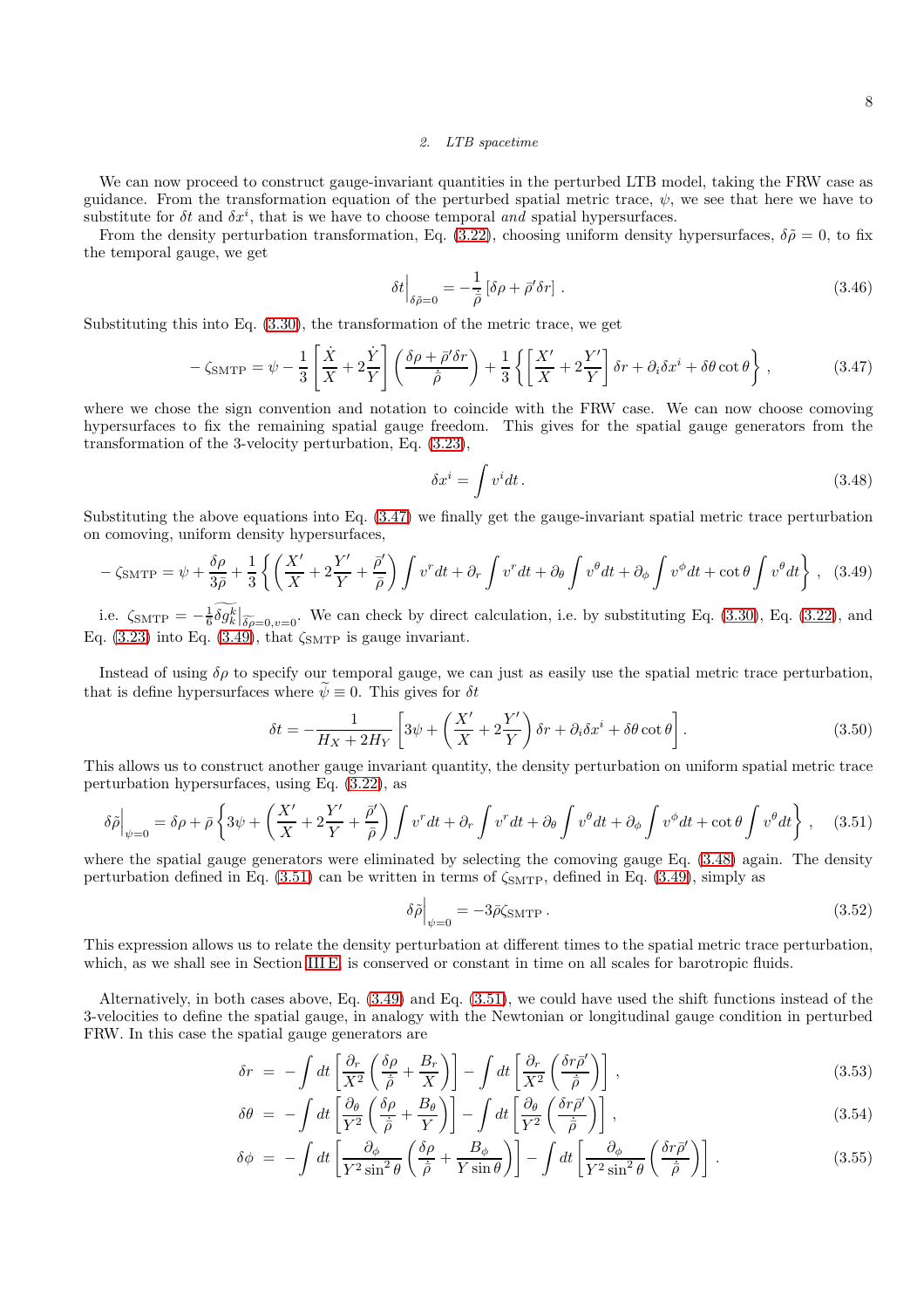Since the expressions are considerably longer than Eq. [\(3.48\)](#page-7-3) above, we did not pursue this choice of spatial gauge any further.

Another alternative would be to choose a more geometric definition of the longitudinal or Newtonian gauge, namely use a zero shear condition to fix temporal and spatial gauge, again in analogy with FRW, i.e.,

$$
\widetilde{\delta \sigma_{ij}} = 0. \tag{3.56}
$$

However, again we find that this leads to much more complicated gauge conditions (since we do not decompose into axial and polar scalar and vector parts), and we here do not pursue this further. See however appendix [A 2](#page-11-1) for the components of the shear tensor.

For the spatial metric trace perturbation expressed in terms of the perturbations of the Gerlach and Sengupta formalism see appendix [B.](#page-12-1)

## <span id="page-8-0"></span>E. Evolution of  $\zeta_{\text{SMTP}}$

Before we derive the evolution equation for spatial metric trace perturbation  $\zeta_{\rm SMTP}$ , we briefly discuss the decomposition of the pressure perturbation in the LTB setting. We assume that the pressure  $P = P(\rho, S)$ , where  $\rho$  is the density and S the entropy of the system. We can then expand the pressure as

<span id="page-8-3"></span>
$$
\delta P = c_s^2 \delta \rho + \delta P_{\text{nad}} \,,\tag{3.57}
$$

where  $\delta P_{\text{nad}}$  is the entropy or non-adiabatic pressure perturbation, and the adiabatic sound speed is define as

$$
c_{\rm s}^2 \equiv \left. \frac{\partial P}{\partial \rho} \right|_{S} \,, \tag{3.58}
$$

for a pedagogical introduction to this topic see e.g. Ref. [\[61\]](#page-15-24). Since in LTB background quantities are t and r dependent, therefore allowing for now  $P \equiv P(t,r)$ , we find that

<span id="page-8-4"></span>
$$
c_{\rm s}^2 = \frac{\dot{\bar{P}} + \bar{P}'v^r}{\dot{\bar{\rho}} + \bar{\rho}'v^r} \,. \tag{3.59}
$$

However, since in LTB  $\bar{P}=0$ , we have that on uniform density hypersurfaces  $\delta P = \delta P_{\text{nad}}$ .

The evolution equation for spatial metric trace perturbation on uniform density and comoving hypersurfaces,  $\zeta_{\text{SMTP}}$ , using the time derivative of Eq. [\(3.49\)](#page-7-2), Eq. [\(3.16\)](#page-4-5) and background conservation equation, Eq. [\(3.9\)](#page-3-2), is

<span id="page-8-2"></span>
$$
\dot{\zeta}_{\text{SMTP}} = \frac{H_X + 2H_Y}{3\bar{\rho}} \delta P_{\text{nad}} \,. \tag{3.60}
$$

This result is valid on all scales. We see that  $\zeta_{\text{SMTP}}$  is conserved for  $\delta P_{\text{nad}} = 0$ , e.g. for barotropic fluids. While this result is similar to the FRW case [\[4\]](#page-14-3), we do not have to assume the large scale limit here, which is a striking contrast to be discussed in Section [V.](#page-11-0)

#### F. Spatial Metric Trace Perturbation in FRW

In this subsection we will now compare the behaviour of the  $\zeta_{\rm SMTP}$  variable that we defined in LTB with the spatial metric trace perturbation on comoving constant density hypersurfaces in FRW spacetime, including background pressure. From Eq. [\(3.40\)](#page-6-3), the trace of the perturbed part of the spatial metric can be seen to be given in FRW by

<span id="page-8-1"></span>
$$
\frac{1}{2}\delta g_{k\text{FRW}}^k = -3\psi_{\text{FRW}} + \nabla^2 E\,. \tag{3.61}
$$

This quantity can be seen to transform under Eq. [\(3.20\)](#page-4-0) as

$$
\widetilde{\frac{1}{2}\delta g_k^k} = \frac{1}{2}\delta g_k^k - 3H\delta t + \nabla^2 \delta x \,. \tag{3.62}
$$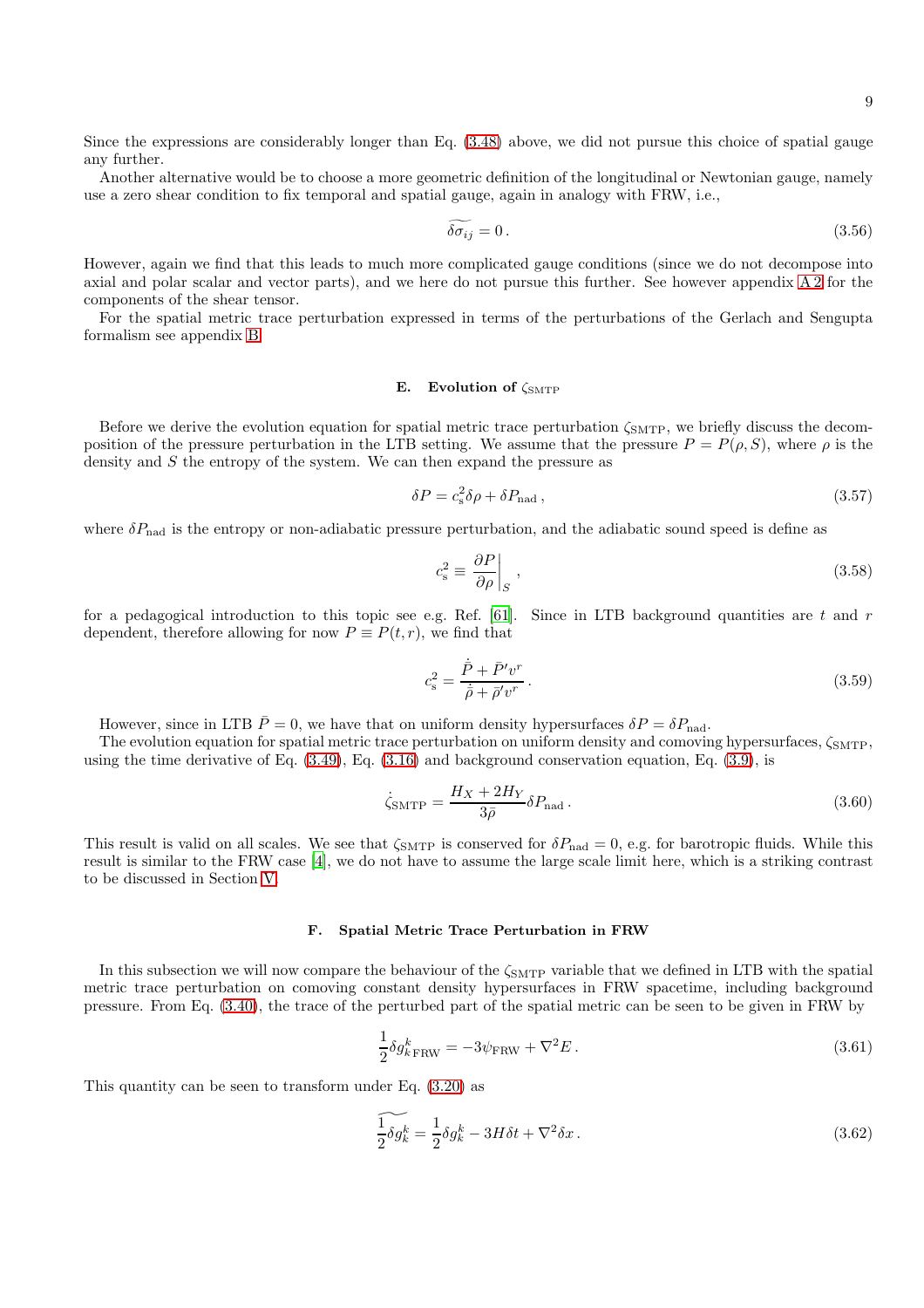The 3-velocity transformation has the same form as in LTB, and is given by Eq. [\(3.23\)](#page-4-4). Additionally, the density perturbation evolves as

<span id="page-9-1"></span>
$$
\delta \dot{\rho} + 3H \left( \delta \rho + \delta P \right) - 3 \left( \bar{\rho} + \bar{P} \right) \dot{\psi}_{\text{FRW}} + \left( \bar{\rho} + \bar{P} \right) \frac{\nabla^2}{a^2} \left( av + a^2 \dot{E} \right) = 0. \tag{3.63}
$$

Taking the time derivative of Eq. [\(3.61\)](#page-8-1) and substituting into Eq. [\(3.63\)](#page-9-1) we then find that the spatial metric trace perturbation on comoving constant density hypersurfaces evolves as

<span id="page-9-2"></span>
$$
\dot{\zeta}_{\text{SMTP}} = -\frac{1}{6} \widetilde{\delta g_k^k} \big|_{\widetilde{\delta \rho} = 0, v = 0} = \frac{H}{(\bar{\rho} + \bar{P})} \delta P_{\text{nad}} \,. \tag{3.64}
$$

This equation is again valid on all scales, and can again be seen to demonstrate that the spatial metric trace perturbation on comoving constant density hypersurfaces is conserved for barotropic fluids. It should be noted that in order to relate this spatial metric trace perturbation on comoving constant density hypersurfaces in FRW to observables such as the density perturbation both the density perturbation and 3-velocity need to be specified on flat hypersurfaces. It should also be noted that this quantity is not the same as the curvature perturbation,  $\zeta$ , from the standard FRW literature. Both Eq. [\(3.64\)](#page-9-2) and Eq. [\(3.60\)](#page-8-2) differ from the result for the Lemaître spacetime, as shall be seen in Section [IV](#page-9-0) below.

# <span id="page-9-0"></span>IV. THE LEMAÎTRE SPACETIME

Although the main focus of this paper is on LTB cosmology, we here briefly also discuss perturbations around a Lemaître background spacetime. The Lemaître spacetime is a generalisation of LTB, allowing for non-zero pressure in the background [\[62\]](#page-15-25). Although no exact solution are known in this case, we nevertheless think it is interesting to extend the discussion of the previous sections to this spacetime.

The Lemaître background metric is given by

$$
ds^{2} = -f^{2}dt^{2} + X^{2}(r,t)dr^{2} + Y^{2}(r,t)\left(d\theta^{2} + \sin^{2}\theta d\phi^{2}\right),
$$
\n(4.1)

where f is an additional factor,  $f \equiv f(t, r)$ . The background four velocity, from Eq. [\(2.4\)](#page-1-1), is,

$$
u^{\mu} = \left[\frac{1}{f}, 0, 0, 0\right],\tag{4.2}
$$

and energy-momentum tensor, from Eq. [\(2.2\)](#page-1-2), becomes,

$$
T^{\mu\nu} = \begin{pmatrix} \frac{\rho}{f^2} & 0 & 0 & 0\\ 0 & \frac{P}{X^2} & 0 & 0\\ 0 & 0 & \frac{P}{Y^2} & 0\\ 0 & 0 & 0 & \frac{P}{Y^2\sin^2\theta} \end{pmatrix} .
$$
 (4.3)

Energy conservation is similar to LTB but with an additional pressure term,

$$
\dot{\rho} + (\rho + P)(H_X + 2H_Y) = 0.
$$
\n(4.4)

If we now perturb the metric in a similar way to LTB, Eq. [\(3.12\)](#page-3-3), we get,

$$
\delta g_{\mu\nu} = \begin{pmatrix}\n-2f^2 \Phi & fXB_r & fYB_\theta & fY\sin\theta B_\phi \\
fXB_r & 2X^2C_{rr} & XYZ_\theta & XY\sin\theta C_{r\phi} \\
fYB_\theta & XYZ_\theta & 2Y^2C_{\theta\theta} & Y^2\sin\theta C_{\theta\phi} \\
fY\sin\theta B_\phi & XY\sin\theta C_{r\phi} & Y^2\sin\theta C_{\theta\phi} & 2Y^2\sin^2\theta C_{\phi\phi}\n\end{pmatrix} .
$$
\n(4.5)

The perturbed 4-velocity, from Eq.  $(2.4)$ , is,

$$
u^{\mu} = \frac{1}{f} \left[ (1 - \Phi), v^r, v^{\theta}, v^{\phi} \right],
$$
\n(4.6)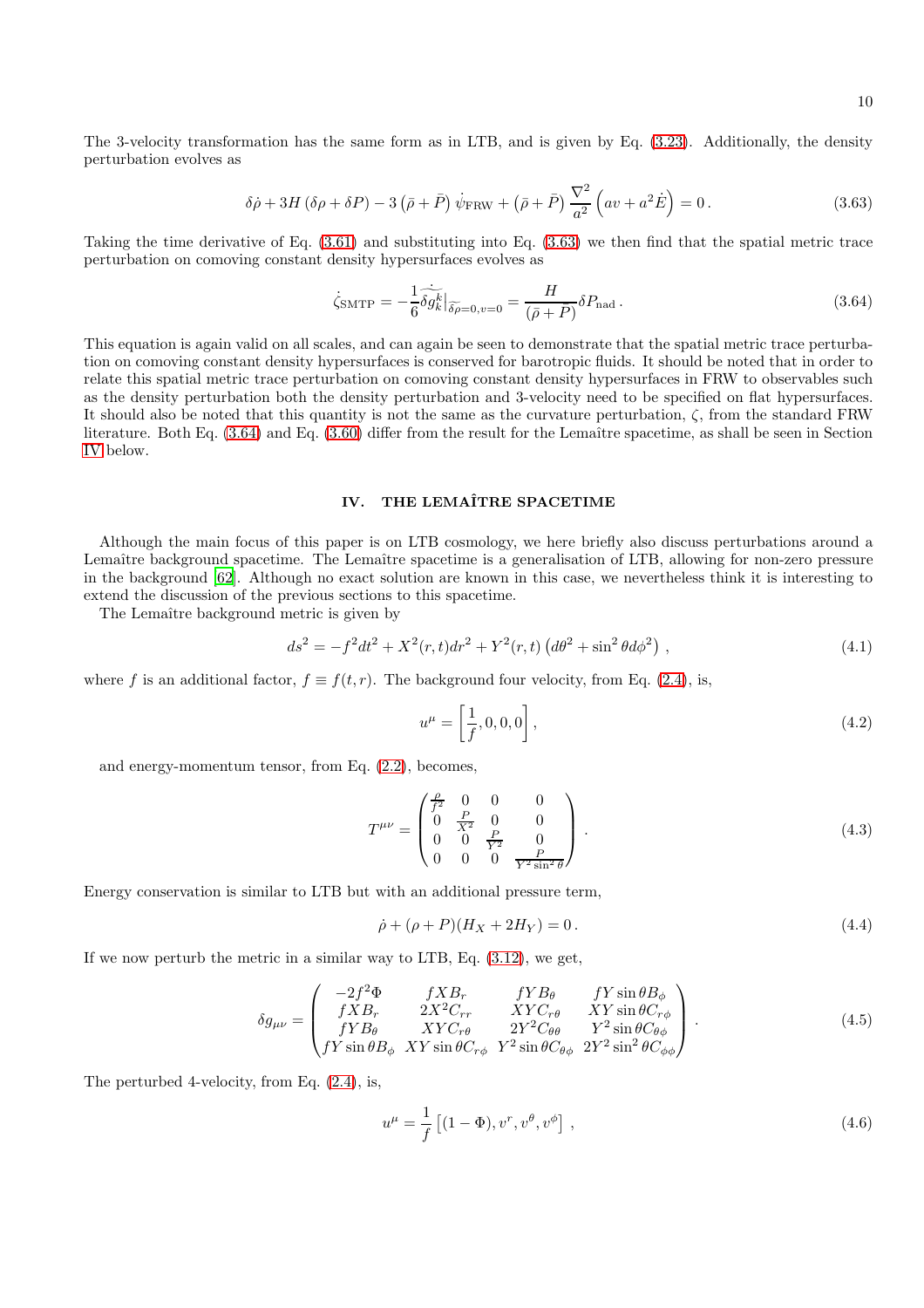As in the LTB case, we can now study how the perturbations in this case change under the transformation Eq. [\(3.21\)](#page-4-2). The perturbed energy density  $\delta \rho$ , and the 3-velocities,  $v^i$ , transform as in the LTB background Eq. [\(3.22\)](#page-4-3) and Eq. [\(3.23\)](#page-4-4). The perturbed metric components transform as

$$
\tilde{\Phi} = \Phi - \frac{\dot{f}}{f} \delta t - \frac{f'}{f} \delta r + \dot{\delta} t, \qquad (4.7)
$$

and

$$
\tilde{B}_r = B_r + \frac{X}{f} \dot{\delta}r - \frac{f \delta t'}{X},\tag{4.8}
$$

$$
\tilde{B}_{\theta} = B_{\theta} + \frac{Y}{f} \dot{\delta\theta} - \frac{f \partial_{\theta} \delta t}{Y},\tag{4.9}
$$

$$
\tilde{B}_{\phi} = B_{\phi} + \frac{Y(\sin \theta)}{f} \dot{\delta \phi} - \frac{f \partial_{\phi} \delta t}{Y(\sin \theta)}.
$$
\n(4.10)

The transformation behaviour of the perturbed metric components  $C_{ij}$ , and hence  $\psi$ , are unchanged from the LTB case, see Eq. [\(3.26\)](#page-5-2) - Eq. [\(3.28\)](#page-5-3) and Eq. [\(3.30\)](#page-5-1) - Eq. [\(3.33\)](#page-5-4).

The perturbed energy conservation equation is,

<span id="page-10-0"></span>
$$
\delta \dot{\rho} + (\delta \rho + \delta P) \left( \frac{\dot{X}}{X} + 2 \frac{\dot{Y}}{Y} \right) + (\bar{\rho}' + \bar{P}') v^r + \frac{f B_r}{X} \bar{P}' + \left( \partial_{\theta} \frac{B_{\theta}}{Y} + \partial_{\phi} \frac{B_{\phi}}{Y \sin \theta} \right) f \bar{P} + (\bar{\rho} + \bar{P}) \left( \dot{\psi} + v^{r'} + \partial_{\theta} v^{\theta} + \partial_{\phi} v^{\phi} + \left[ \frac{f'}{f} + \frac{X'}{X} + 2 \frac{Y'}{Y} \right] v^r + \frac{B_r f'}{X} + \cot \theta v^{\theta} \right) = 0.
$$
 (4.11)

As in the previous section, we can now construct gauge-invariant quantities. We choose hypersurfaces of vanishing perturbed energy density to define the temporal gauge, that is,

$$
\delta t = \frac{\delta \rho}{\dot{\bar{\rho}}} + \frac{\bar{\rho}'}{\dot{\bar{\rho}}} \delta r \,,\tag{4.12}
$$

and choose again co-moving gauge, where  $v^i = 0$ , to get for the spatial coordinate shifts

$$
\delta x^i = \int v^i dt \,. \tag{4.13}
$$

Then using the transformation for perturbed metric trace  $\psi$ , given above in Eq. [\(3.29\)](#page-5-5), we can construct the gaugeinvariant spatial metric trace perturbation on uniform density and comoving hypersurfaces,

$$
-\zeta_{\text{SMTP}} = \psi + \frac{\delta\rho}{3(\bar{\rho} + \bar{P})} + \frac{1}{3} \left\{ \left( \frac{X'}{X} + 2\frac{Y'}{Y} + \frac{\bar{\rho}'}{\bar{\rho} + \bar{P}} \right) \int v^r dt + \partial_r \int v^r dt + \partial_\theta \int v^\theta dt + \partial_\phi \int v^\phi dt + \cot\theta \int v^\theta dt \right\}.
$$
\n(4.14)

The evolution equation for  $\zeta_{\text{MTP}}$  is then found from Eq. [\(4.11\)](#page-10-0), using the decomposition of the pressure perturbation, Eq. [\(3.57\)](#page-8-3), and the definition of the adiabatic sound speed, Eq. [\(3.59\)](#page-8-4), as

<span id="page-10-1"></span>
$$
-\dot{\zeta}_{\text{SMTP}} = \frac{\dot{\bar{\rho}}}{\left(\bar{\rho} + \bar{P}\right)^2} \delta P_{\text{nad}} - \frac{\bar{P}'}{\left(\bar{\rho} + \bar{P}\right)} v^r - \frac{f B_r}{X \left(\bar{\rho} + \bar{P}\right)} \bar{P}' - \left(\partial_\theta \frac{B_\theta}{Y} + \partial_\phi \frac{B_\phi}{Y \sin \theta}\right) \frac{f \bar{P}}{\left(\bar{\rho} + \bar{P}\right)} + \left[\partial_t \left(\frac{X'}{X} + \frac{Y'}{Y} + \frac{\bar{\rho}'}{\bar{\rho} + \bar{P}}\right)\right] \int v^r dt - \frac{f'}{f} v^r + \frac{B_r f'}{X}.
$$
\n(4.15)

By transforming the coordinates to Cartesian using the chain rule and taking the spatial derivatives to be negligible on large scales, Eq. [\(4.15\)](#page-10-1), reduces to,

$$
\dot{\zeta}_{\text{SMTP}} = \frac{H_X + 2H_Y}{3(\bar{\rho} + \bar{P})} \delta P_{\text{nad}}.
$$
\n(4.16)

This can be seen to be similar to that for LTB, Eq. [\(3.60\)](#page-8-2), but as with the standard  $\zeta$  in FRW and unlike  $\zeta_{\text{SMTP}}$  in both LTB and FRW is only valid at large scales.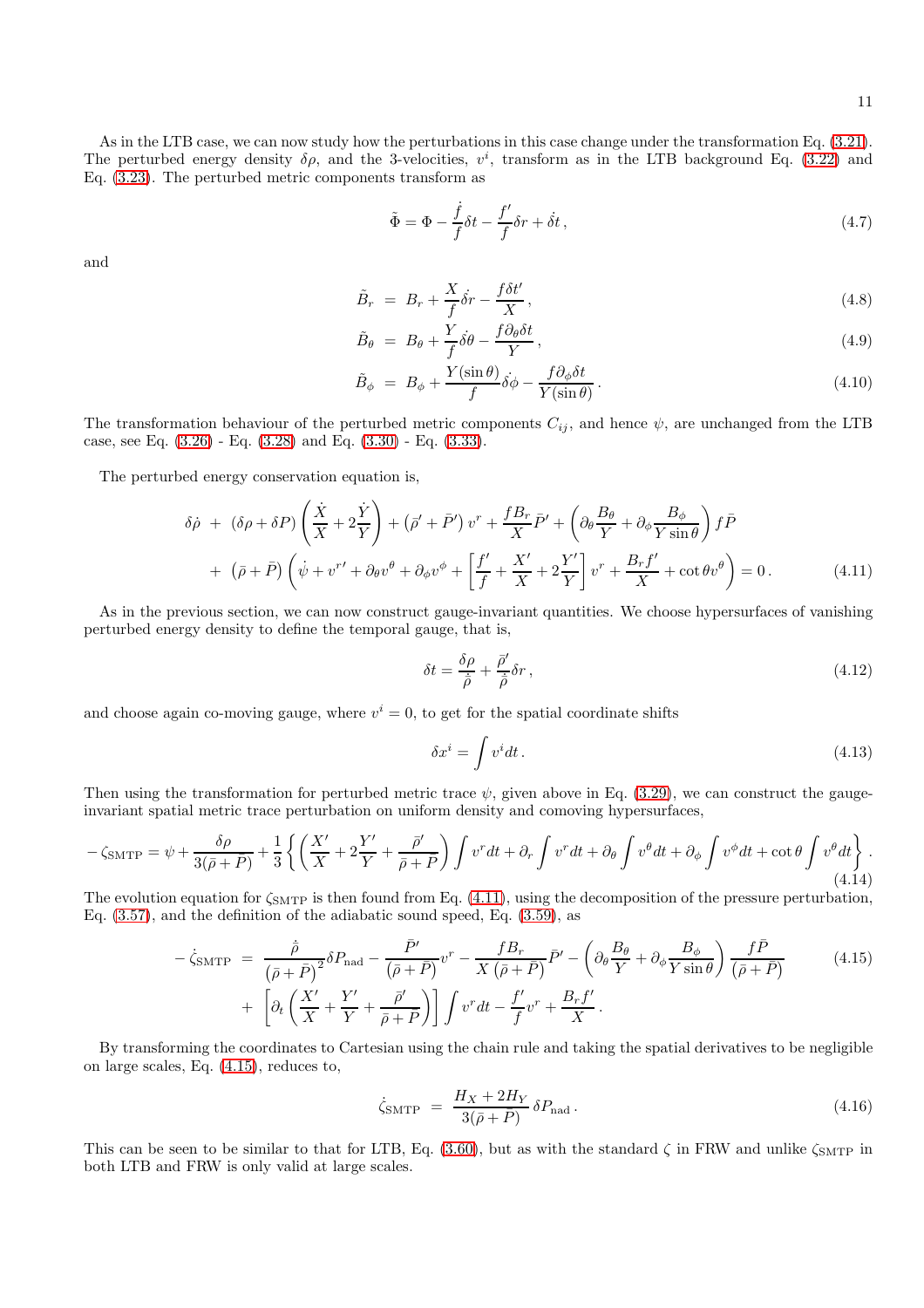## <span id="page-11-0"></span>V. DISCUSSION AND CONCLUSION

In this paper we have constructed gauge-invariant quantities in perturbed LTB spacetime. In particular we have constructed the gauge-invariant spatial metric trace perturbation on comoving, uniform density hypersurfaces,  $\zeta_{\text{SMTP}}$ . We derived the evolution equation for  $\zeta_{\text{SMTP}}$  and found that it is conserved on all scales for barotropic fluids (when  $\delta P_{\text{nad}} = 0$ ). We found this result for the evolution equation for  $\zeta_{\text{SMTP}}$  also holds for FRW. This is in contrast to the standard FRW result, where the similar gauge-invariant quantity,  $\zeta$ , is only conserved on large scales. It was also found that the evolution equation for  $\zeta_{SMTP}$ , in Lemaître spacetime which would be conserved in the case of barotropic fluids is only found in the large scale limit, as with the result for the standard  $\zeta$  in FRW.

Deriving these results in LTB is more involved than in the FRW case, because the background is t and  $r$  dependent, whereas the FRW background is homogeneous and isotropic, and hence only t dependent. Additional complications often arise in LTB because it suggests a  $1+1+2$  decomposition, and not "simply" a  $1+3$  one, as in FRW. This makes a multi-pole decomposition much more complicated, and hence we did not use it here to construct conserved quantities.

The main application of the results derived in this paper lies in providing conserved quantities in LTB and Lemaître spacetimes. Conserved quantities have proved to be very useful in the FRW case, and they can be used to directly relate observable quantities, such as the density perturbation, between the beginning of the epoch modelled by the LTB spacetime and late times, without having to solve the field equations. Furthermore, these conserved quantities can be used as a consistency check for numerical simulations, as for example those described in Ref.[\[56](#page-15-19)]. By solving for the density contrast numerically and comparing this result to the one obtained by using  $\zeta_{\text{SMTP}}$ , the accuracy of the code can easily be checked.

### Acknowledgments

The authors are grateful to Tim Clifton and David Mulryne for useful and insightful discussions. AL is funded by a STFC studentship, and KAM is supported, in part, by STFC grant ST/J001546/1. The computer algebra package CADABRA<sup>[\[63\]](#page-15-26)</sup> was used in the derivation of some of the equations.

#### Appendix A: Additional material for LTB

In this section of the appendix we present some material that is not essential to follow the main body of this work. However, since it might be useful and save time in reproducing or extending some or all of the calculations, we reproduce it here.

## 1. Contravariant LTB Metric Perturbations

Using the constraint Eq. [\(2.3\)](#page-1-4) we get the contravariant perturbed metric components,

$$
\delta g^{\mu\nu} = \begin{pmatrix}\n2\Phi & \frac{B_r}{X} & \frac{B_\theta}{Y} & \frac{B_\phi}{Y\sin\theta} \\
\frac{B_r}{X} & -\frac{2C_{rr}}{X^2} & -\frac{C_{r\theta}}{XY} & -\frac{X_{Ts\sin}\theta}{XY\sin\theta} \\
\frac{B_\theta}{X} & -\frac{C_{r\theta}}{X^2} & -\frac{2C_{\theta\theta}}{X^2} & -\frac{C_{\theta\phi}}{Y\sin\theta} \\
\frac{B_\phi}{Y\sin\theta} & -\frac{X_{Ts\sin}\theta}{XY\sin\theta} & -\frac{C_{\theta\phi}}{Y^2\sin\theta} & -\frac{2C_{\phi\phi}}{Y^2\sin^2\theta}\n\end{pmatrix}.
$$
\n(A1)

# <span id="page-11-1"></span>2. LTB Shear

The  $t - t$  component of the shear is zero. To linear order we find that the  $r - r$  component is,

$$
\sigma_{rr} = -\frac{1}{3}X^2 \left( \dot{\psi} - 2(1 - \Phi)(H_X - H_Y) - 4C_{rr}(H_X - H_Y) - 2\frac{B_r}{XY}Y' - \frac{B_\theta \cot \theta}{Y} + \frac{2}{X}B'_r - \frac{1}{Y}\partial_\theta B_\theta - \frac{1}{Y \sin \theta}\partial_\phi B_\phi - 3C_{rr} \right),
$$
\n(A2)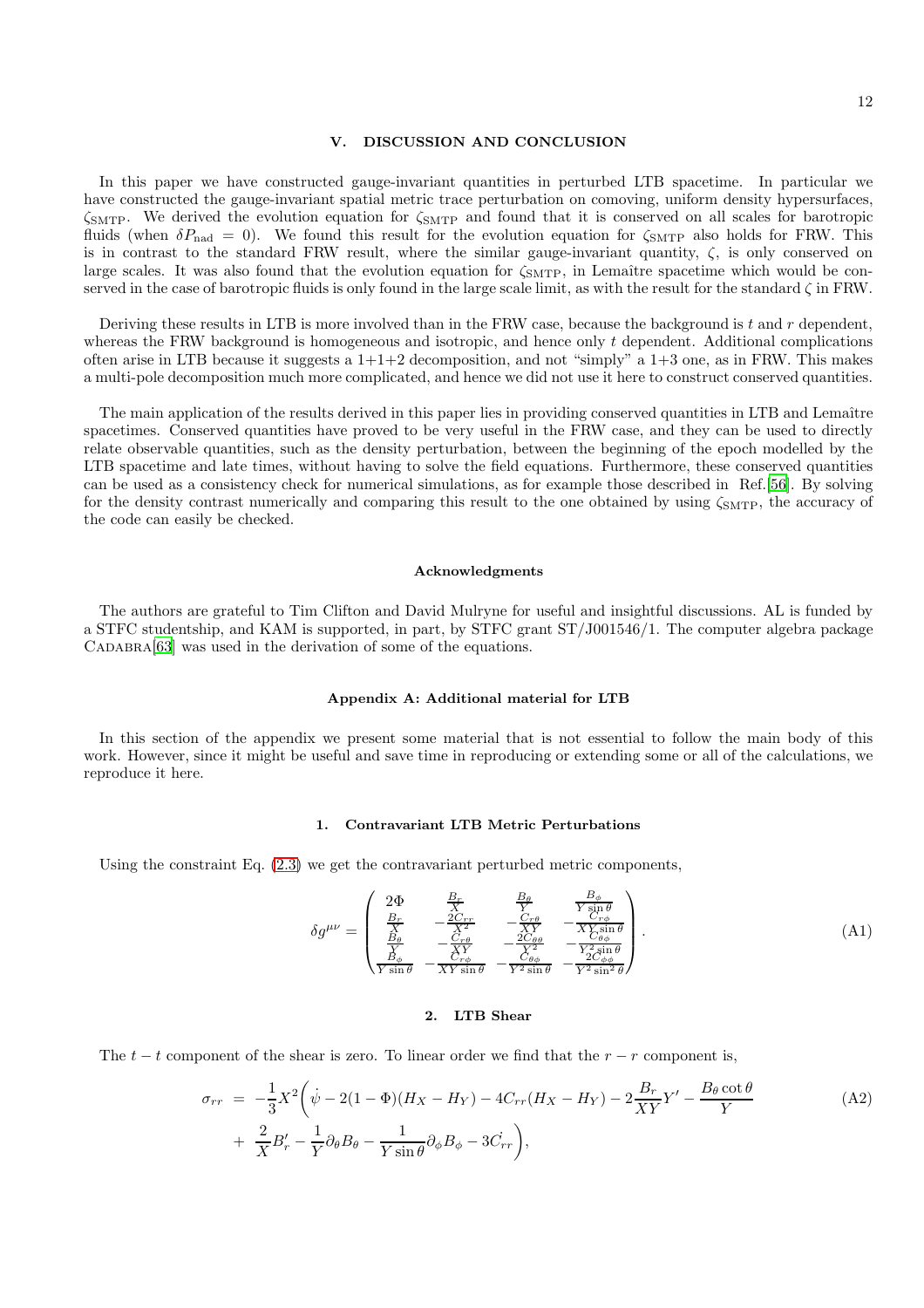the  $\theta - \theta$  component,

$$
\sigma_{\theta\theta} = -\frac{1}{3}Y^2 \left( \dot{\psi} + (1 - \Phi)(H_X - H_Y) + 2C_{\theta\theta}(H_X - H_Y) + \frac{B_r Y'}{XY} - \frac{B_\theta}{Y} \cot \theta \right)
$$
\n
$$
- \frac{B'_r}{X} + \frac{2}{Y} \partial_\theta B_\theta - \frac{\partial_\phi B_\phi}{Y \sin \theta} - 3\dot{C}_{\theta\theta} \right),
$$
\n(A3)

and the  $\phi - \phi$  component,

$$
\sigma_{\phi\phi} = -\frac{1}{3}Y^2 \sin^2\theta \left( \dot{\psi} + (1 - \Phi)(H_X - H_Y) + 2C_{\phi\phi} (H_X - H_Y) + \frac{B_r Y'}{XY} + 2\frac{B_\theta}{Y} \cot\theta \right) \n- \frac{B'_r}{X} - \frac{\partial_\theta B_\theta}{Y} - \frac{\partial_\phi B_\phi}{Y \sin\theta} - 3\dot{C}_{\phi\phi}.
$$
\n(A4)

We also need the off-diagonal components. For the mixed temporal-spatial components we get,

$$
\sigma_{tr} = \frac{2B_r X}{3} \left( H_X - H_Y \right), \qquad \sigma_{t\theta} = -\frac{B_\theta Y}{3} \left( H_X - H_Y \right), \qquad \sigma_{t\phi} = -\frac{B_\phi Y \sin \theta}{3} \left( H_X - H_Y \right). \tag{A5}
$$

For the mixed spatial components we get,

$$
\sigma_{r\theta} = \frac{1}{3} C_{r\theta} XY (H_X - H_Y) + C_{r\theta} XY - \frac{1}{2} Y B'_{\theta} + \frac{1}{2} B_{\theta} Y' - \frac{1}{2} X \partial_{\theta} B_r.
$$
\n(A6)

$$
\sigma_{\theta\phi} = -\frac{1}{3}C_{\theta\phi}Y^2\sin\theta\left(H_X - H_Y\right) + \frac{1}{2}C_{\theta\phi}Y^2\sin\theta - \frac{1}{2}Y\sin\theta\partial_\theta B_\phi + \frac{1}{2}Y\cos\theta B_\phi. \tag{A7}
$$

$$
\sigma_{r\phi} = \frac{1}{6} C_{r\phi} XY \sin \theta \left( H_X - H_Y \right) + \frac{1}{2} C_{r\phi} XY \sin \theta - \frac{1}{2} Y \sin \theta B_{\phi}' + \frac{1}{2} \sin \theta B_{\phi} Y'.
$$
 (A8)

# 3. The LTB Ricci 3-scalar

The Ricci scalar on the spatial 3-hypersurfaces is given, in the background, as,

$$
\bar{R}^{(3)} = \frac{4X'Y'}{X^3Y} - \frac{2Y'^2}{X^2Y^2} - \frac{4Y''}{X^2Y} + \frac{2}{Y^2},\tag{A9}
$$

and the perturbed Ricci scalar is given by,

<span id="page-12-0"></span>
$$
\delta R^{(3)} = \frac{4C_{rr}}{X^2Y} \left( \frac{Y'^2}{Y} + 2Y'' - \frac{2X'Y'}{X} \right) - \frac{2}{Y^2} (2C_{\theta\theta}) - \frac{2}{X^2} (C''_{\theta\theta} + C''_{rr}) + \frac{2C_{r\theta} \cot \theta}{X^2Y} (X' - Y') \tag{A10}
$$
\n
$$
+ \frac{2X'(\partial_{\theta}C_{r\phi})}{X^2Y} + \frac{2X'C'_{\theta\theta}}{X^3} + \frac{4Y'C'_{rr}}{X^2Y} + \frac{2X'C'_{\phi\phi}}{X^3} + \frac{2 \cot \theta (\partial_{\theta}C_{\theta\theta})}{Y^2}
$$
\n
$$
- \frac{6Y'(C'_{\theta\theta} + C'_{\phi\phi})}{X^2Y} - \frac{4 \cot \theta (\partial_{\theta}C_{\phi\phi})}{Y^2} - \frac{2(\partial_{\theta}C'_{\phi\phi})}{Y^2} + \frac{2(\partial_{\theta}C'_{r\phi})}{XY} + \frac{2(\partial_{\phi}C'_{r\phi})}{XY \sin \theta} + \frac{2(\partial_{\theta}\phi C_{\theta\phi})}{Y^2 \sin \theta}.
$$

# <span id="page-12-1"></span>Appendix B: The Spatial Metric Trace Perturbation in 2+2 Spherical Harmonic Formalism

# 1. Background

The background LTB metric in the Clarkson, Clifton and February formalism is [\[54\]](#page-15-17)

<span id="page-12-2"></span>
$$
ds^{2} = -dt^{2} + \frac{a_{\parallel}^{2}(t,r)}{(1 - \kappa r^{2})}dr^{2} + a_{\perp}^{2}(t,r)r^{2}d\Omega^{2}.
$$
 (B1)

This is the same metric in the same coordinates as that used in this paper Eq. [\(3.1\)](#page-2-2). This allows us to compare directly the perturbed metric components once the relations between the background functions are known. In the rest of this section, where a symbol is used in the Clarkson, Clifton and February formalism which has a different meaning to the same symbol in this paper we have made it calligraphic, except for "v" which is made "v". Also, a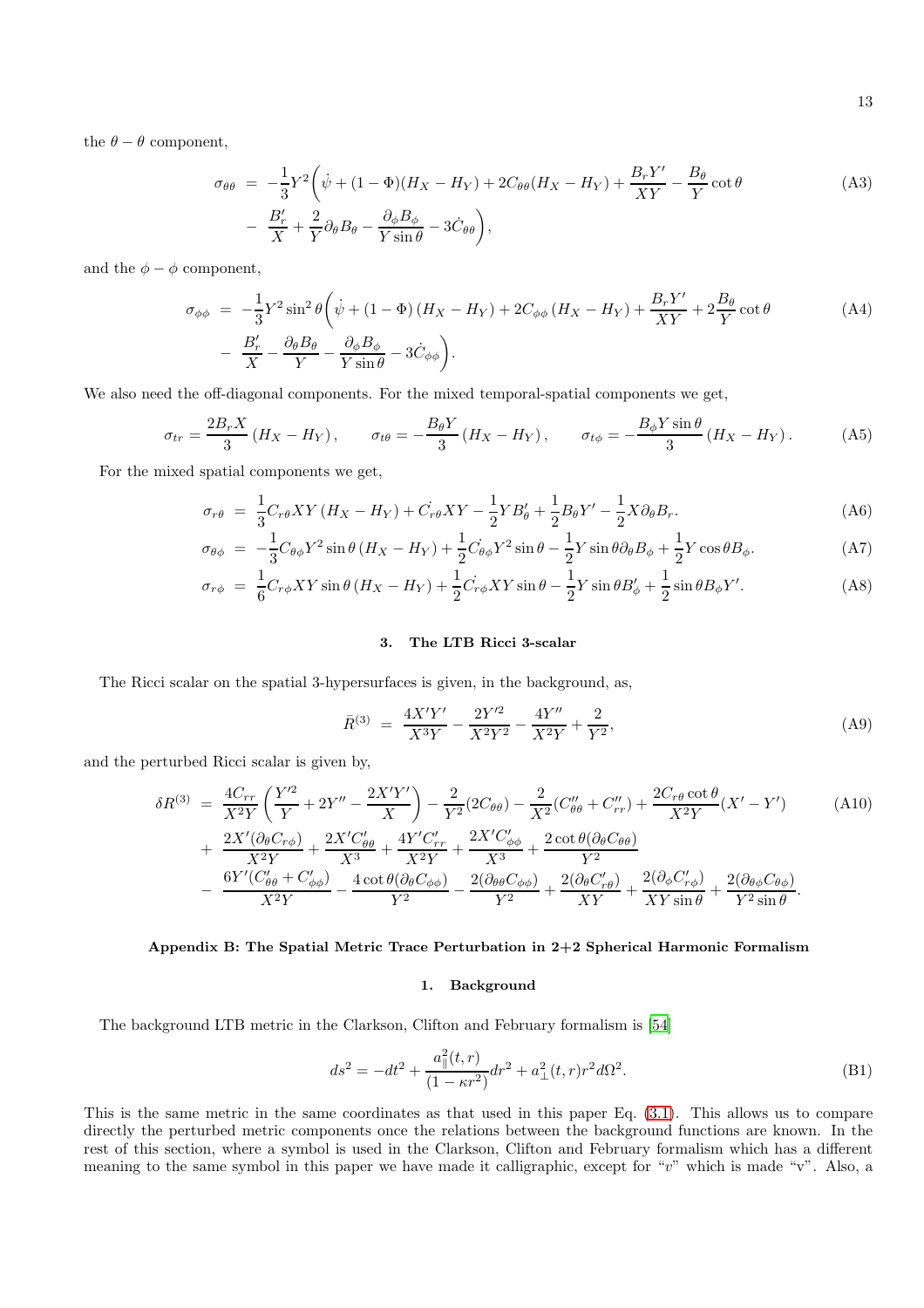radial derivative is later defined which differs slightly from that used in earlier sections of this paper. To distinguish this alternative radial derivative we use a dagger in place of the prime used in Ref. [\[54\]](#page-15-17). From Eq. [\(B1\)](#page-12-2) and Eq. [\(3.1\)](#page-2-2) we get,

<span id="page-13-2"></span>
$$
X = \frac{a_{\parallel}}{\sqrt{(1 - \kappa r^2)}}, \qquad Y = a_{\perp} r, \qquad H_{\parallel} \equiv \frac{\dot{a_{\parallel}}}{a_{\parallel}} = H_X, \qquad H_{\perp} \equiv \frac{\dot{a_{\perp}}}{a_{\perp}} = H_Y, \tag{B2}
$$

where  $\kappa \equiv \kappa(r)$ . The radial derivative defined in Ref. [\[54](#page-15-17)] for an arbitrary function, F, is

<span id="page-13-1"></span>
$$
F^{\dagger} = \frac{\sqrt{(1 - \kappa r^2)}}{a_{\parallel}} F' = \frac{F'}{X},\tag{B3}
$$

where the time derivative of the above radial derivative behaves as

$$
(\dot{F})^{\dagger} - (F^{\dagger}) = H_{\parallel} F^{\dagger} = H_X \frac{F'}{X}, \qquad (B4)
$$

### 2. Perturbations

The perturbed portion of the metric for axial perturbations is given as

$$
\delta g_{\mu\nu} \equiv \begin{pmatrix} 0 & h_A^{\text{axial}} \bar{\mathcal{Y}}_a \\ h_A^{\text{axial}} \bar{\mathcal{Y}}_a & h \bar{\mathcal{Y}}_{ab} \end{pmatrix}
$$
(B5)

and for the polar perturbations as

$$
\delta g_{\mu\nu} \equiv \begin{pmatrix} h_{AB} \mathcal{Y} & h_A^{\text{polar}} \mathcal{Y}_a \\ h_A^{\text{polar}} \mathcal{Y}_a & a_\perp^2 r^2 (K \mathcal{Y} \gamma_{ab} + G \mathcal{Y}_{:ab}) \end{pmatrix}
$$
\n(B6)

In the above equations  $\mathcal{Y} \equiv \mathcal{Y}^{(lm)}$  and are the various spherical harmonic functions for scalar vector and tensor perturbations (see Ref. [\[54\]](#page-15-17)). The index A runs over t and r, while a runs over  $\theta$  and  $\phi$ . The colon represents the covariant derivative with respect to the metric on the unit sphere.  $h_A^{\text{axial}}, h, h_{AB}, h_A^{\text{polar}}, K, G$  are the perturbation variables and are functions of  $x^A$ . By direct comparison between the perturbed metrics in both formalisms we find,

<span id="page-13-0"></span>
$$
\psi = \frac{1}{3}(C_{rr} + C_{\theta\theta} + C_{\phi\phi}) = \frac{1}{6}\left(\frac{h_{rr}\mathcal{Y}}{X^2} + \frac{h\,\bar{\mathcal{Y}}_{\theta\theta}}{Y^2} + \frac{h\,\bar{\mathcal{Y}}_{\phi\phi}}{Y^2\sin^2\theta} + 2K\mathcal{Y} + G\mathcal{Y}_{:\theta\theta} + \frac{G\mathcal{Y}_{:\phi\phi}}{\sin^2\theta}\right),\tag{B7}
$$

where we have used Bondi's scale factors,  $X$  and  $Y$ , for brevity. The covariant form of the axial perturbed 4-velocities is

$$
\delta u_{\mu} = (0, \bar{\mathbf{v}} \ \bar{\mathcal{Y}}_a) \tag{B8}
$$

and the scalar perturbed 4-velocities are

$$
\delta u_{\mu} = \left[ \left( \tilde{w}\hat{n}_A + \frac{1}{2} h_{AB} \hat{u}^B \right) \mathcal{Y}, \tilde{v} \mathcal{Y}_a \right],
$$
 (B9)

where  $\bar{v}, \tilde{w}, \tilde{v}$  are all functions of  $x^A$ , and  $\hat{n}_A$  is the unit spacelike radial vector and  $\hat{u}^A$  is the unit timelike vector. The contravariant form of the perturbed metric for axial perturbations is

$$
\delta g^{\mu\nu} \equiv \begin{pmatrix}\n0 & 0 & \frac{1}{Y^2} h_t^{\text{axial}} \bar{\mathcal{Y}}_{\theta} & \frac{1}{Y^2 \sin^2 \theta} h_t^{\text{axial}} \bar{\mathcal{Y}}_{\phi} \\
0 & 0 & -\frac{1}{X^2 Y^2} h_r^{\text{axial}} \bar{\mathcal{Y}}_{\theta} & -\frac{1}{X^2 Y^2} h_r^{\text{axial}} \bar{\mathcal{Y}}_{\theta} \\
\frac{1}{Y^2} h_t^{\text{axial}} \bar{\mathcal{Y}}_{\theta} & -\frac{1}{X^2 Y^2} h_r^{\text{axial}} \bar{\mathcal{Y}}_{\theta} & -\frac{1}{Y^4} h \bar{\mathcal{Y}}_{\theta \theta} & -\frac{1}{Y^4 \sin^2 \theta} h \bar{\mathcal{Y}}_{\theta \phi} \\
\frac{1}{Y^2 \sin^2 \theta} h_t^{\text{axial}} \bar{\mathcal{Y}}_{\phi} & -\frac{1}{X^2 Y^2 \sin^2 \theta} h_r^{\text{axial}} \bar{\mathcal{Y}}_{\phi} & -\frac{1}{Y^4 \sin^2 \theta} h \bar{\mathcal{Y}}_{\theta \phi} & -\frac{1}{Y^4 \sin^4 \theta} h \bar{\mathcal{Y}}_{\phi \phi}\n\end{pmatrix}
$$
\n(B10)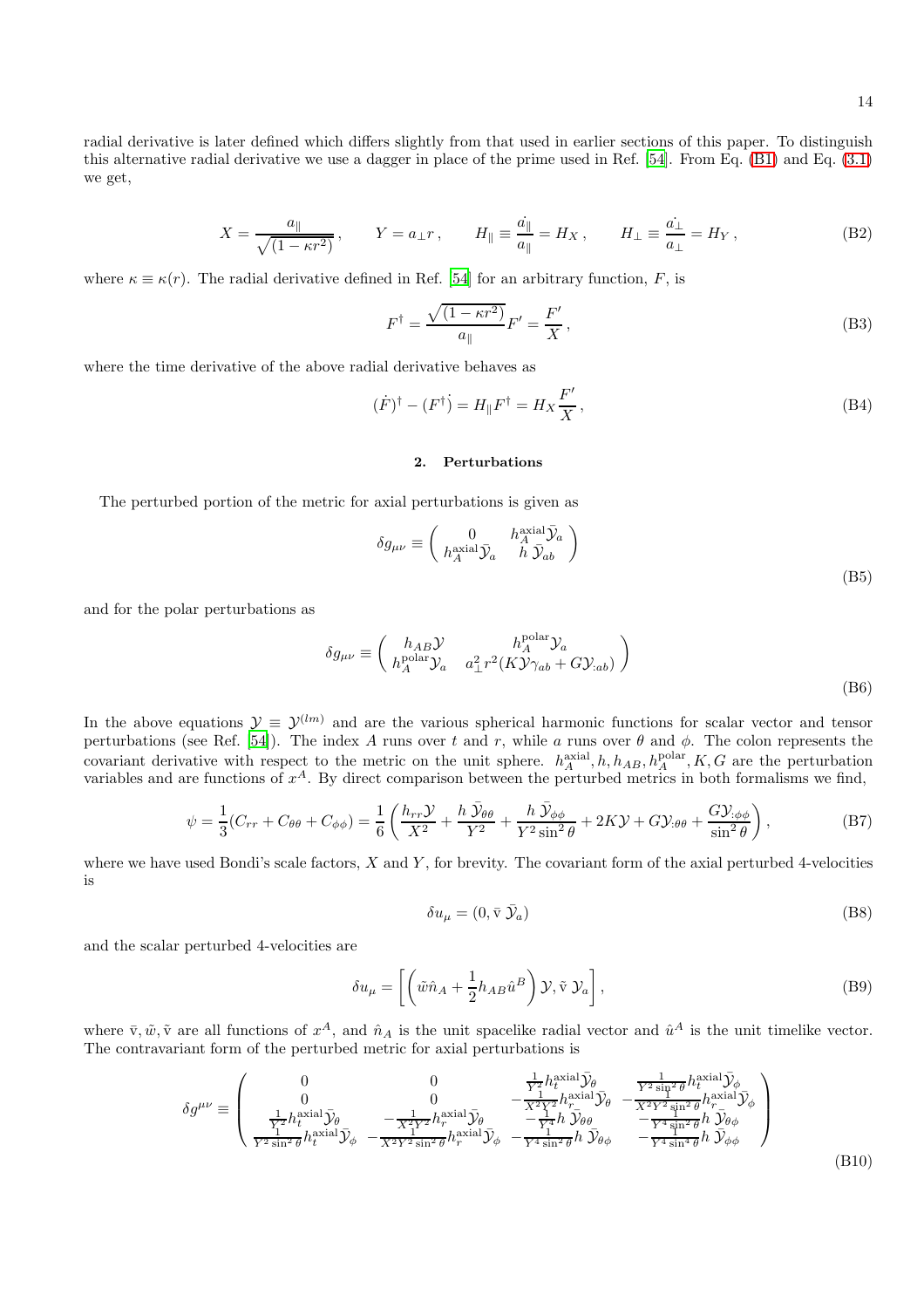and for the polar perturbations is

$$
\delta g^{\mu\nu} \equiv \begin{pmatrix}\n-h_{tt}\mathcal{Y} & \frac{1}{X^2}h_{tr}\mathcal{Y} & \frac{1}{Y^2}h_{\theta}^{\text{polar}}\mathcal{Y}_{\theta} & \frac{1}{Y^2\sin^2\theta}h_t^{\text{polar}}\mathcal{Y}_{\phi} \\
\frac{1}{X^2}h_{tr}\mathcal{Y} & -\frac{1}{X^4}h_{rr}\mathcal{Y} & -\frac{1}{X^2Y^2}h_r^{\text{polar}}\mathcal{Y}_{\theta} & -\frac{1}{X^2Y^2\sin^2\theta}h_r^{\text{polar}}\mathcal{Y}_{\phi} \\
\frac{1}{Y^2}h_t^{\text{polar}}\mathcal{Y}_{\theta} & -\frac{1}{X^2Y^2}h_r^{\text{polar}}\mathcal{Y}_{\theta} & -\frac{1}{Y^2}(\mathcal{K}\mathcal{Y} + \mathcal{G}\mathcal{Y}_{\theta\theta}) & -\frac{1}{Y^2\sin^2\theta}(\mathcal{G}\mathcal{Y}_{\theta\phi}) \\
\frac{1}{Y^2\sin^2\theta}h_t^{\text{polar}}\mathcal{Y}_{\phi} & -\frac{1}{X^2Y^2\sin^2\theta}h_r^{\text{polar}}\mathcal{Y}_{\phi} & -\frac{1}{Y^2\sin^2\theta}(\mathcal{G}\mathcal{Y}_{\theta\phi} & -\frac{1}{Y^2\sin^4\theta}(\mathcal{K}\mathcal{Y}\sin^2\theta + \mathcal{G}\mathcal{Y}_{\phi\phi})\n\end{pmatrix}
$$
\n(B11)

where we have once again used Bondi's scale factors,  $X$  and  $Y$ , for brevity. The perturbed 4-velocity in contravariant form is

<span id="page-14-10"></span>
$$
u^{\mu} = \begin{bmatrix} 1 + \frac{1}{2} h_{tt} \mathcal{Y}, & -\frac{\mathcal{Y}}{X^2} \left( \frac{1}{2} h_{tr} + X \tilde{w} \right), \\ \frac{1}{Y^2} \left( \bar{\mathbf{v}} \, \bar{\mathcal{Y}}_{\theta} + \tilde{\mathbf{v}} \, \mathcal{Y}_{\theta} - h_t^{\text{axial}} \bar{\mathcal{Y}}_{\theta} - h_t^{\text{polar}} \mathcal{Y}_{\theta} \right), & \frac{1}{Y^2 \sin^2 \theta} \left( \bar{\mathbf{v}} \, \bar{\mathcal{Y}}_{\phi} + \tilde{\mathbf{v}} \, \mathcal{Y}_{\phi} - h_t^{\text{axial}} \bar{\mathcal{Y}}_{\phi} - h_t^{\text{polar}} \mathcal{Y}_{\phi} \right) \end{bmatrix},
$$
\n(B12)

where the last three terms correspond directly with  $v^r, v^{\theta}, v^{\phi}$  respectively in the formalism of this paper. Substituting Eq. [\(B12\)](#page-14-10), Eq. [\(B7\)](#page-13-0), Eq. [\(B3\)](#page-13-1) and Eq. [\(B2\)](#page-13-2) into Eq. [\(3.49\)](#page-7-2) we get

<span id="page-14-11"></span>
$$
-\zeta_{\text{SMTP}} = \frac{1}{6} \left( \frac{(1 - \kappa r^2)}{a^2_{\parallel}} h_{rr} \mathcal{Y} + \frac{h \bar{\mathcal{Y}}_{\theta\theta}}{a_{\perp}^2 r^2} + \frac{h \bar{\mathcal{Y}}_{\phi\phi}}{a_{\perp}^2 r^2 \sin^2 \theta} + 2K \mathcal{Y} + G \mathcal{Y}_{:\theta\theta} + \frac{G \mathcal{Y}_{:\phi\phi}}{\sin^2 \theta} \right) + \frac{\delta \rho}{3\bar{\rho}}
$$
(B13)  
+  $\frac{1}{3} \left\{ \partial_{\theta} \int \frac{1}{a_{\perp}^2 r^2} \left( \bar{v} \bar{\mathcal{Y}}_{\theta} + \tilde{v} \mathcal{Y}_{\theta} - h_{t}^{\text{axial}} \bar{\mathcal{Y}}_{\theta} - h_{t}^{\text{polar}} \mathcal{Y}_{\theta} \right) dt \right.$   
+  $\partial_{\phi} \int \frac{1}{a_{\perp}^2 r^2 \sin^2 \theta} \left( \bar{v} \bar{\mathcal{Y}}_{\theta} + \tilde{v} \mathcal{Y}_{\phi} - h_{t}^{\text{axial}} \bar{\mathcal{Y}}_{\phi} - h_{t}^{\text{polar}} \mathcal{Y}_{\phi} \right) dt$   
+  $\cot \theta \int \frac{1}{a_{\perp}^2 r^2} \left( \bar{v} \bar{\mathcal{Y}}_{\theta} + \tilde{v} \mathcal{Y}_{\theta} - h_{t}^{\text{axial}} \bar{\mathcal{Y}}_{\theta} - h_{t}^{\text{polar}} \mathcal{Y}_{\theta} \right) dt - \partial_{r} \int \frac{\mathcal{Y}(1 - \kappa r^2)}{a_{\parallel}^2} \left( \frac{1}{2} h_{tr} + \frac{a_{\parallel}}{\sqrt{(1 - \kappa r^2)}} \tilde{w} \right) dt$   
-  $\left( \left( \frac{a_{\parallel}}{\sqrt{(1 - \kappa r^2)}} \right)^{\dagger} + 2 \frac{(a_{\perp} r)^{\dagger} a_{\parallel}}{a_{\perp} r \sqrt{(1 - \kappa r^2)}} + \frac{\bar{\rho}^{\dagger} a_{\parallel}}{\bar{\rho} \sqrt{(1 - \kappa r^2)}} \right) \int \$ 

which is our gauge invariant quantity, conserved on all scales with only adiabatic pressure perturbations, but expressed in terms of the perturbation functions used in  $[54]$ . As mentioned in IIID 2, this relates directly to the density perturbation on constant curvature hypersurfaces through Eq. [\(3.52\)](#page-7-5)

$$
\delta\tilde{\rho}\Big|_{\psi=0} = -3\bar{\rho}\zeta_{\text{SMTP}}.
$$

Eq. [\(B13\)](#page-14-11) is clearly more complicated than Eq. [\(3.49\)](#page-7-2).

- <span id="page-14-0"></span>[1] J. M. Bardeen, Phys. Rev. D 22, 1882 (1980).
- <span id="page-14-1"></span>[2] H. Kodama and M. Sasaki, Prog. Theor. Phys. Suppl. 78, 1 (1984).
- <span id="page-14-2"></span>[3] D. H. Lyth, Phys. Rev. D **31**, 1792 (1985).
- <span id="page-14-3"></span>[4] D. Wands, K. A. Malik, D. H. Lyth and A. R. Liddle, Phys. Rev. D 62, 043527 (2000) [\[astro-ph/0003278\]](http://arxiv.org/abs/astro-ph/0003278).
- [5] K. A. Malik and D. Wands, Class. Quant. Grav. 21, L65 (2004) [\[astro-ph/0307055\]](http://arxiv.org/abs/astro-ph/0307055).
- <span id="page-14-4"></span>[6] D. H. Lyth, K. A. Malik and M. Sasaki, JCAP 0505, 004 (2005) [\[astro-ph/0411220\]](http://arxiv.org/abs/astro-ph/0411220).
- [7] D. S. Salopek and J. R. Bond, Phys. Rev. D 42, 3936 (1990).
- [8] G. I. Rigopoulos and E. P. S. Shellard, Phys. Rev. D 68, 123518 (2003) [\[arXiv:astro-ph/0306620\]](http://arxiv.org/abs/astro-ph/0306620).
- <span id="page-14-5"></span>[9] D. Langlois and F. Vernizzi, Phys. Rev. D 72, 103501 (2005) [\[arXiv:astro-ph/0509078\]](http://arxiv.org/abs/astro-ph/0509078).
- <span id="page-14-6"></span>[10] H. A. Bridgman, K. A. Malik and D. Wands, Phys. Rev. D 65, 043502 (2002) [\[arXiv:astro-ph/0107245\]](http://arxiv.org/abs/astro-ph/0107245).
- <span id="page-14-7"></span>[11] A. A. Abolhasani, R. Emami, J. T. Firouzjaee and H. Firouzjahi, JCAP 1308, 016 (2013) [\[arXiv:1302.6986](http://arxiv.org/abs/1302.6986) [astro-ph.CO]]. [12] H. Bondi, MNRAS, Vol. 107, p.410 (1947)
- <span id="page-14-9"></span><span id="page-14-8"></span>[13] G. F. R. Ellis and H. van Elst, NATO Adv. Study Inst. Ser. C. Math. Phys. Sci. 541, 1 (1999) [\[gr-qc/9812046\]](http://arxiv.org/abs/gr-qc/9812046).